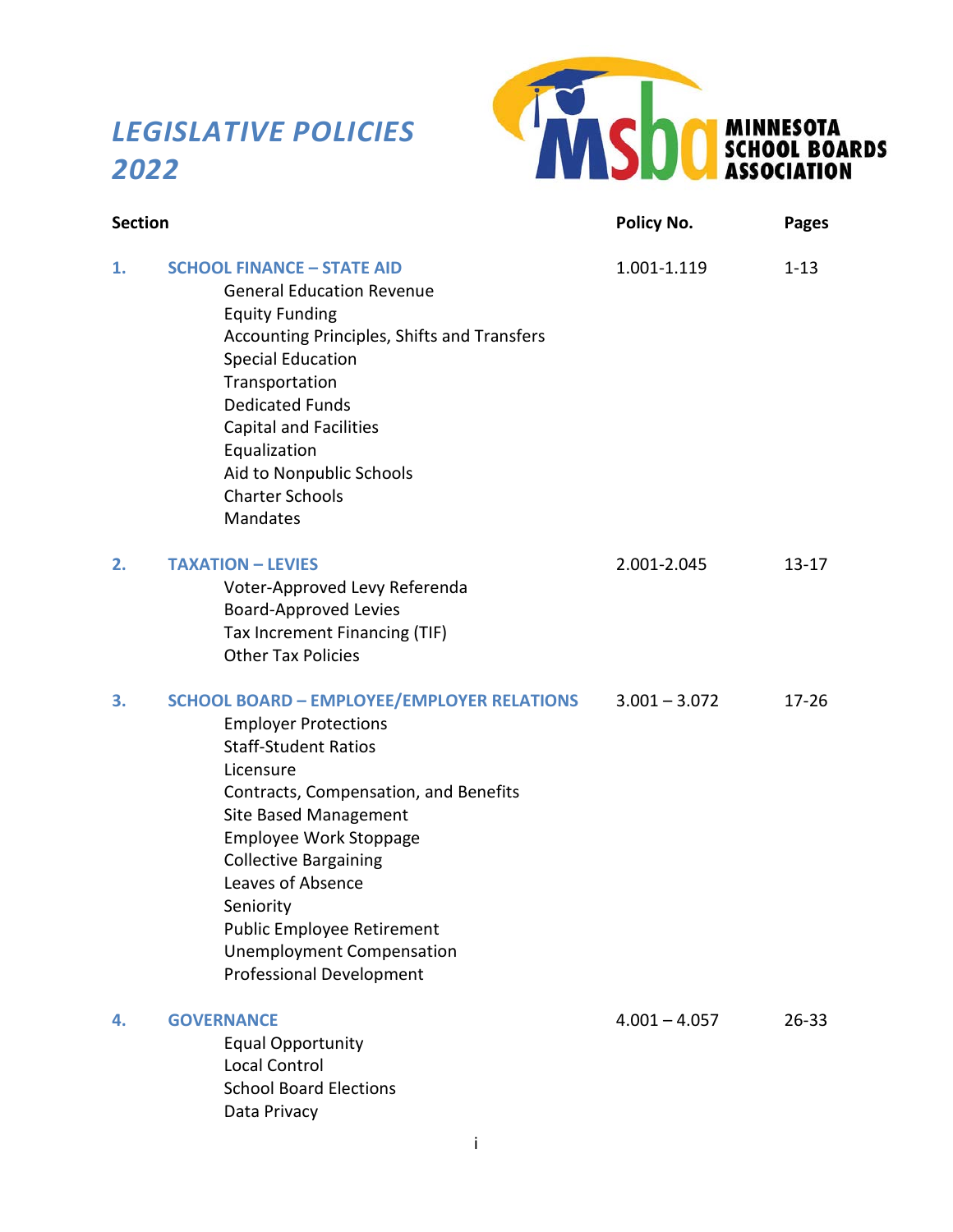Open Meeting Law Insurance Statute of Limitations Student Discipline and Related Matters

**5. EDUCATION PROGRAMS** 5.001 – 5.045 33-38

 Student Fees Postsecondary Preparation Minnesota High School League Childcare/ Early Childhood Education/School Readiness Accountability System Education Improvement

**6. 6.001 – 6.002 6.001 – 6.002 5.001**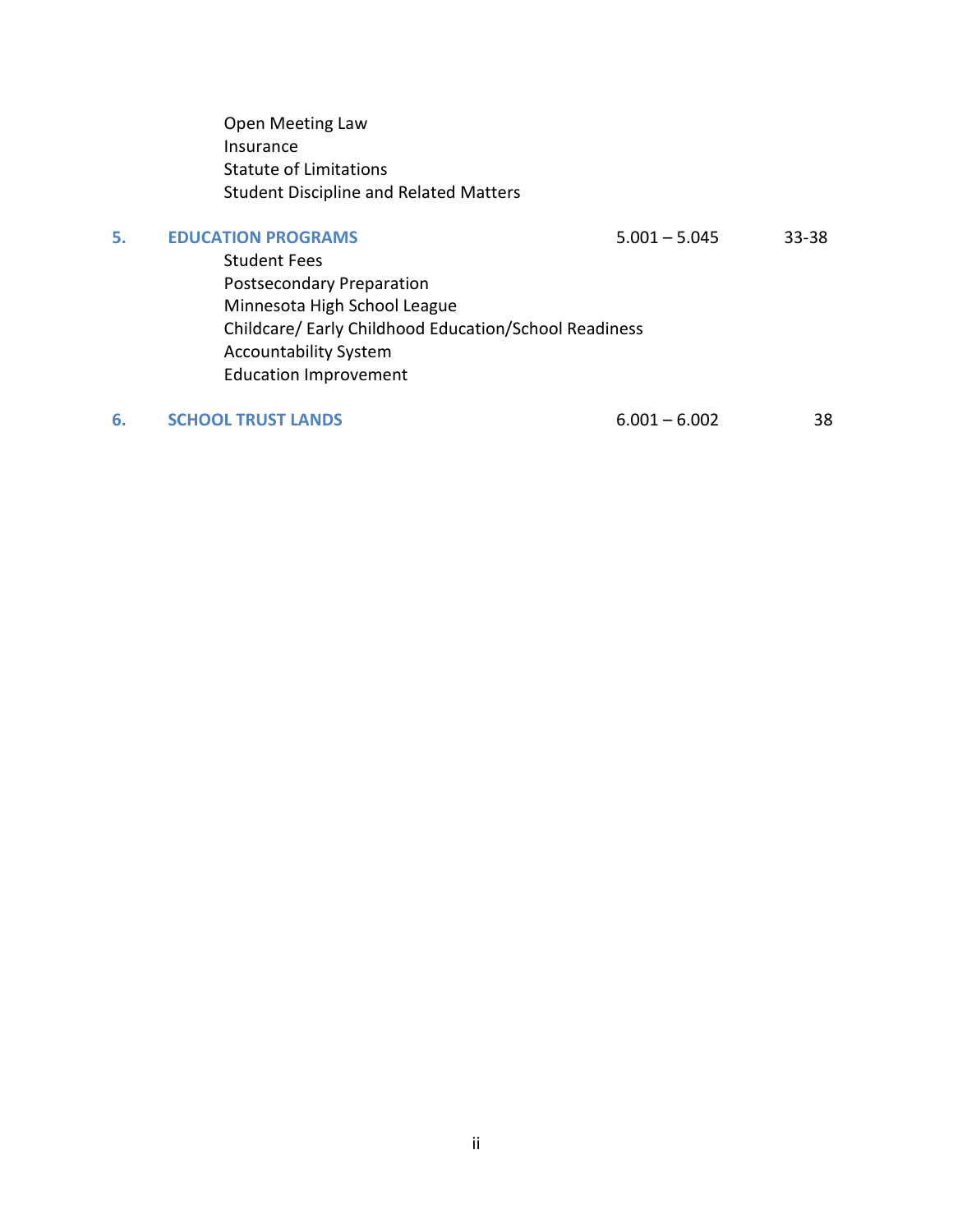# MINNESOTA SCHOOL BOARDS ASSOCIATION

*2022 LEGISLATIVE POLICIES Adopted December 4, 2021*

## **1. SCHOOL FINANCE - STATE AID**

**General Education Revenue** 

- **1.001 Urges the legislature to fully fund public education. (2021)**
- **1.002 Urges the legislature to reform the school finance system by embracing, prioritizing, and phasing in the recommendations of the Minnesota Department of Education (MDE) School Finance Working Group report, 80-20-10: Bringing Equity to the Minnesota School Finance System. (2021)**
- **1.003** The MSBA supports a General Education Revenue Program that provides for adequate, stable, and equitable revenue as follows:
	- Urges the legislature to support a uniform and equal application of the funding and policy components that will ensure adequate, equitable, and stable revenue for Minnesota's public school districts;
	- Supports designation of public education as the state's highest funding priority;
	- Urges the legislature to increase the General Education Revenue Program basic allowance by at least the rate of inflation;
	- Supports additional revenue to school districts that have costs related to sparsity, compensatory funding based on student eligibility for free and reduced lunch, and declining enrollment and growth;Supports equitable revenue access for all school districts through reduction of revenue disparities by leveling up low revenue access districts;
	- Supports legislation giving special consideration to providing adequate funding formulas, in addition to the General Education Revenue Program, for Summer Education Programs (through an equalized levy funding formula) and Staff Development/Improvement Programs; and
	- Supports increases to the basic General Education Formula allowance in a manner that produces a similar revenue increase among all school districts without further restricting local school board autonomy in the use of those funds (referendum deduct is an example).
- **1.004** Urges the legislature to establish, by statute, the level of per pupil funding within 30 calendar days from the submission of the governor's budget any further that the establishment of the state percent of funding shall be the only subject of such legislation.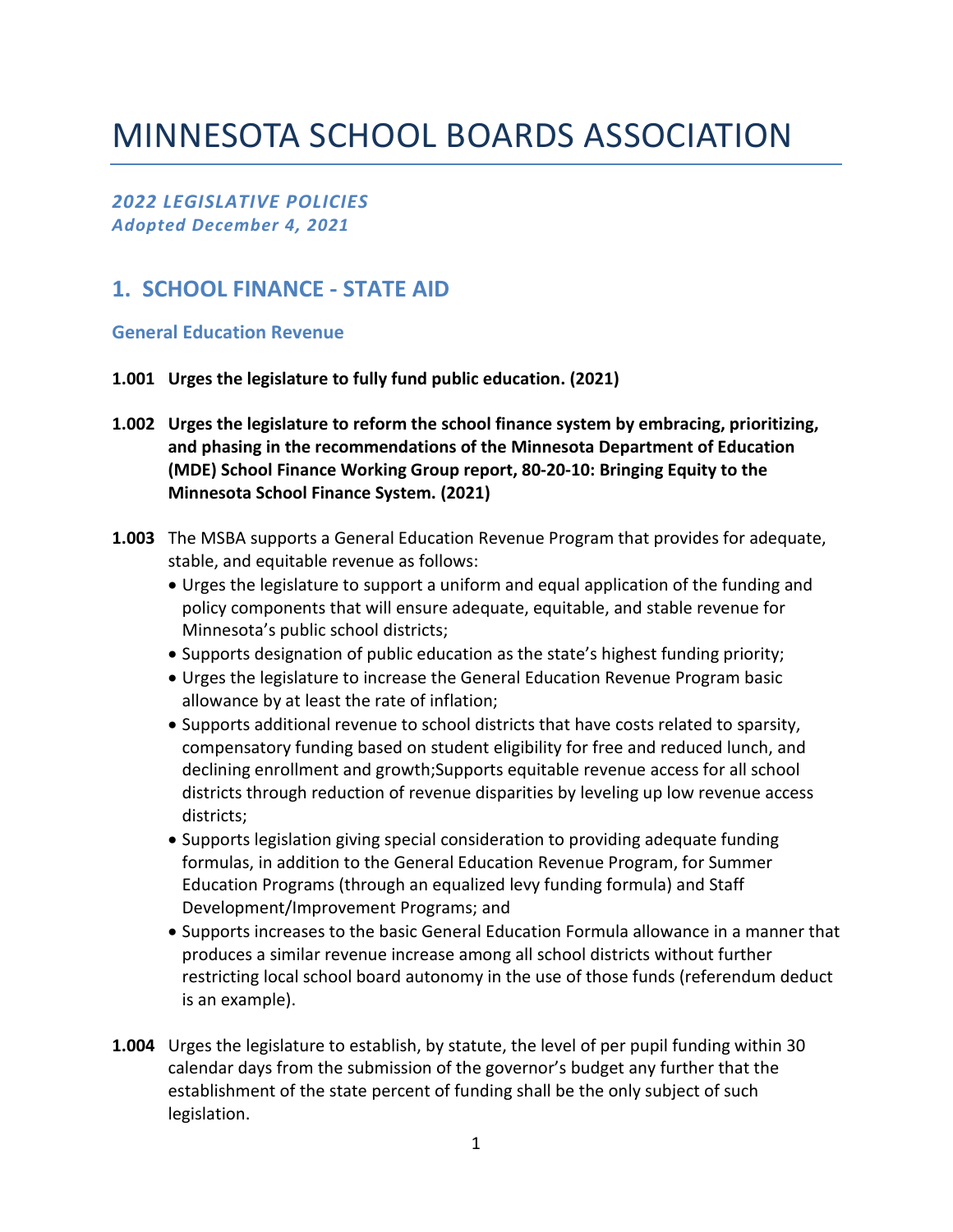#### **1.005 Urges the legislature to resolve or phase out the English Learner Cross-Subsidy by 2025. (2021)**

- **1.006** Urges the legislature to stabilize funding for fiscal year 2021 by allowing districts to use the greater pupil counts from October 1, 2019, or October 1, 2020, for the 2020-21 school year. (2020)
- **1.007** Urges the legislature to stabilize funding by allowing districts to use the greater of free and reduced-price lunch final counts for 2019 or 2020 for calculating compensatory revenue for FY22. (2020)
- **1.008** Urges the legislature to increase the base funding formula and index it to the rate of inflation in order to protect against future increased costs. (2017)
- **1.009** Urges the legislature to provide adequate revenue to school boards, maximum flexibility and allow for local school districts needs and priorities as it relates to challenging all public school students with rigorous coursework that meets their academic needs.

#### **Equity Funding**

- **1.010** Urges the legislature to increase the equalization factor for the operating referendum, debt service levies, and also for the school board approved local optional levy to address inequities among property taxpayers from one school district to another. Tie equalization factors to inflation so they maintain their value over time (2016)
- **1.011** Urges the legislature to provide general education disparity aid. (2015)
- **1.012** Urges the legislature to increase equity funding and equalization revenue to reduce the difference between the highest and lowest funded school districts. (2013)
- **1.013** Supports legislative adoption of a comprehensive education funding formula which brings greater equity to the funding formula and which includes components that recognize variable costs which exist between school districts and provides adequate revenue to fund a basic comprehensive general education program.
- **1.014** Supports necessary and equitable state tax programs to provide sufficient revenues to fund fully the necessary legislative appropriations for public school aids.

#### **Accounting Principles, Shifts and Transfers**

**1.015** Urges the legislature to allow districts, as counties and cities are permitted, to maintain their authority to hire a Certified Public Accounting Firm for conducting school district annual financial audits while meeting all statutory requirements. (2020)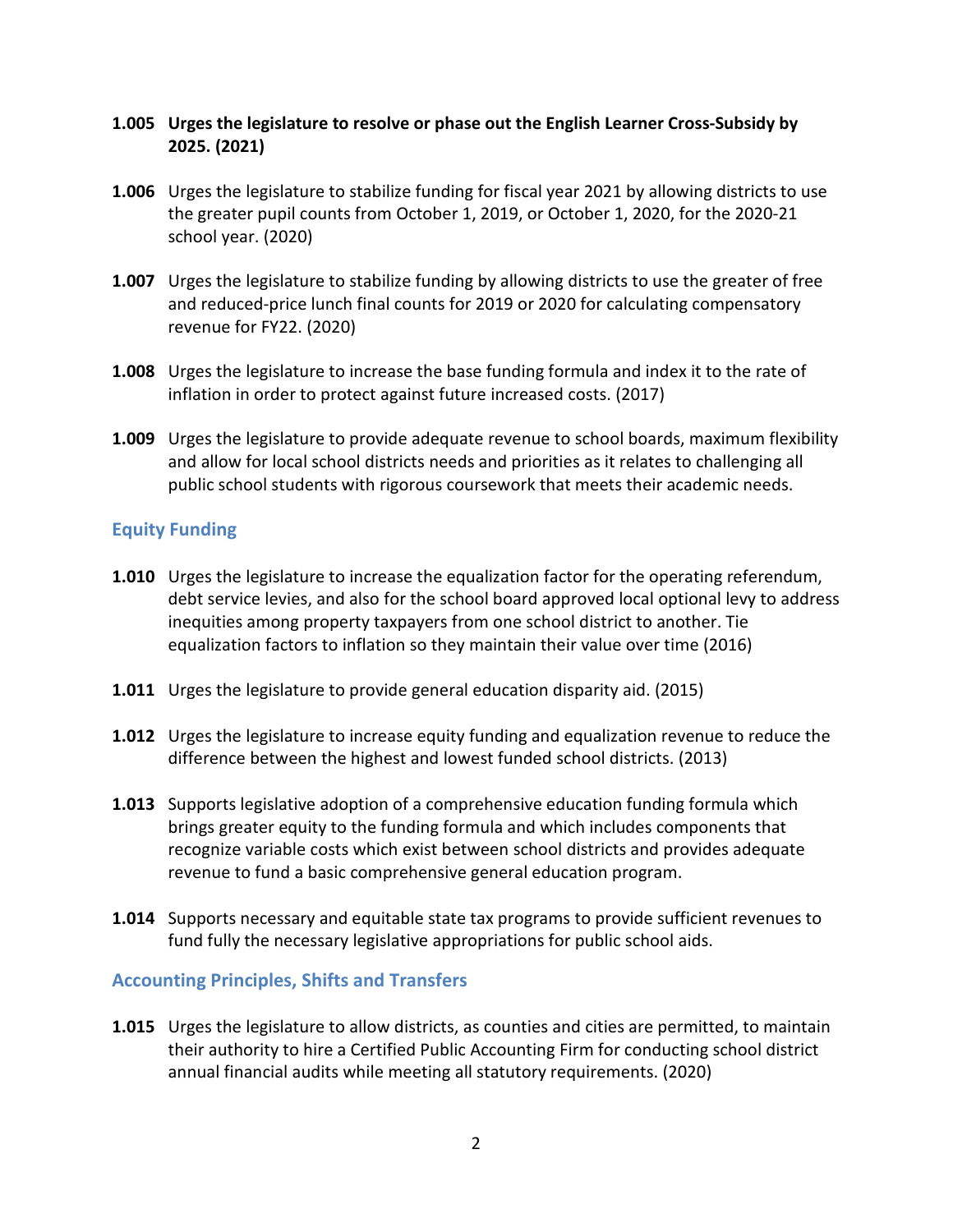- **1.016** Urges the legislature to enact permanent authority for a school district to transfer funds and accounts within the general fund.
- **1.017** Supports all legislative and administrative procedures that provide stability to the funding process for elementary and secondary education and opposes any rescission or proration of state aid.
- **1.018** Supports the concept of fund integrity, but in the event of a state aid rescission, as a secondary priority, supports the transfer of interest moneys from all nonoperating funds into the general fund.
- **1.019** Believes that school districts, in cases of future loss of state funding appropriations, which were previously committed to school districts should have the option to choose which district fund(s) to reduce.
- **1.020** Supports legislation which would subtract the number of dollars that have been generated by referendum levy from the unreserved fund balance prior to identifying districts to receive deferred state payments.
- **1.021** Urges the legislature to oppose any constitutional amendments that dedicate state funding for a specific purpose that would otherwise be available for K-12 funding.
- **1.022** Urges the legislature to increase gifted education funding to \$39.00/ADM and these funds shall be used for identification, academic programing, and professional development towards improved academic experiences for gifted students in Minnesota. (2017)
- **1.023** Urges the legislature to repeal the 1999 law requiring that general education and referendum revenue be allocated initially to school districts, with any reallocation requiring board action and a report to the Commissioner of the Minnesota Department of Education.
- **1.024** Supports legislation allowing school districts to make personnel cutbacks during the school year when federal and/or state aids are withheld or rescissioned.
- **1.025** Supports funding of all current year aid programs with deficiency appropriations to prevent additional cash flow problems for districts.
- **1.026** Supports a state aid payment schedule for districts of 90 percent current year 10 percent prior year.
- **1.027** Opposes any legislation which would financially or otherwise penalize a school district for maintaining an adequate and necessary fund balance.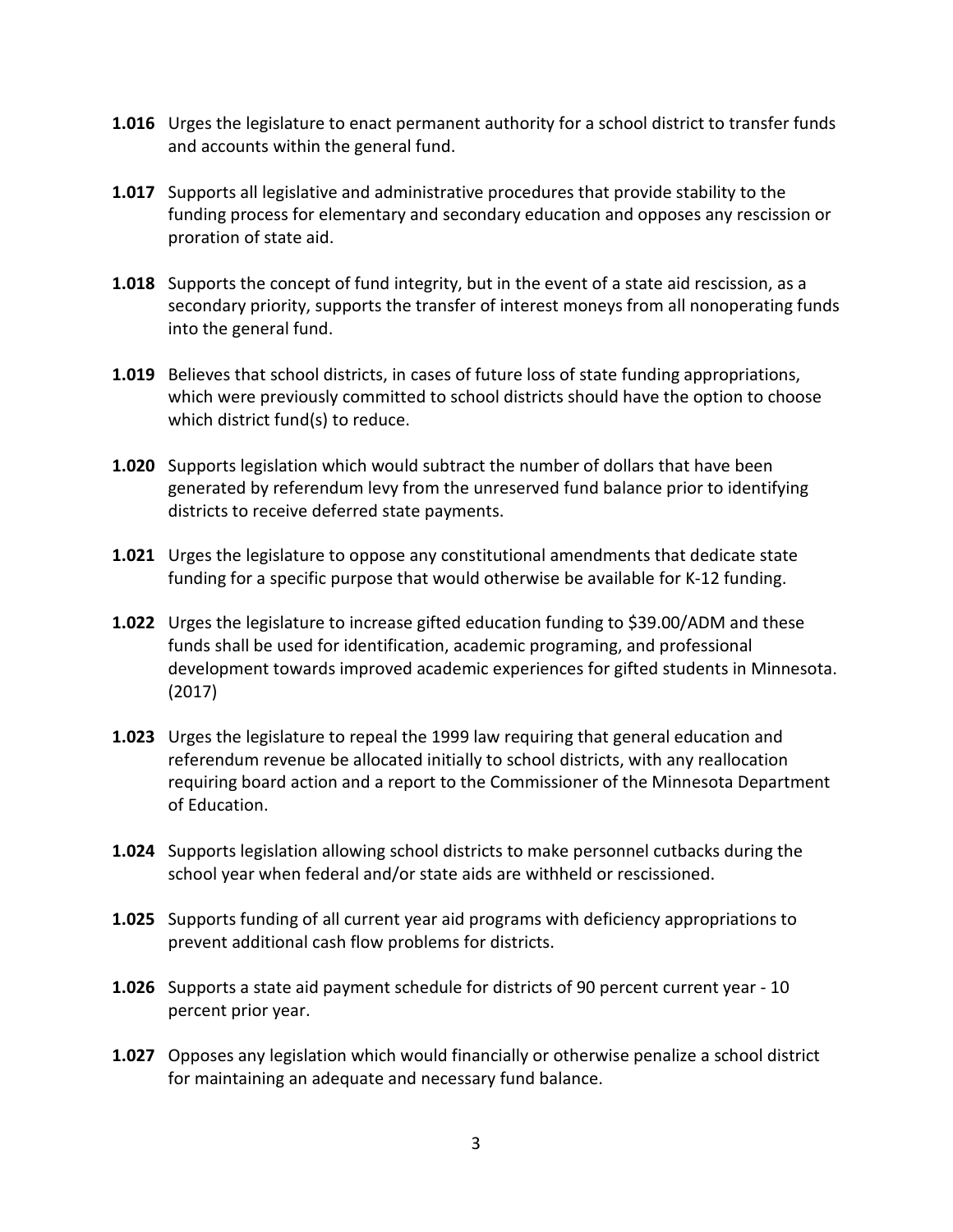- **1.028** Opposes legislation which would require a district to provide to the commissioner audited financial data on any date earlier than November 30.
- **1.029** Urges the legislature to provide 100 percent reimbursement for school districts costs associated with court-ordered placement of general education students.

#### **Special Education**

- **1.030** Urges the legislature to adopt one predictable and equitable special education funding formula which eliminates the cap and returns transportation to a fully funded dedicated revenue source. (2018)
- **1.031** Urges the legislature to re-authorize and fund Level IV Special Education Professional Development Grants. (2018)
- **1.032** Urges the legislature to align Minnesota special education rules and statutes with federal law in the areas of conciliation conferences, state and district assessment reporting, IEP goals and objectives, transition services, functional behavioral assessments, and prior written notice. (2018)
- **1.033** Urges the legislature to create a task force to study the special education cross-subsidy with timeline and funding recommendations. (2017)
- **1.034** Urges the legislature to stabilize education funding by reducing the special education cross-subsidy by 25 percent. (2016)
- **1.035** Urges the legislature to request an education and economic impact statement on any significant change to special education rule or statute. (2013)
- **1.036** Urges the legislature to eliminate the cross-subsidy of special education programs by general education funds. The state shall assume the responsibility of supplying the additional revenue to fully fund the gap between the deficit in federal funding and the actual special education costs incurred by school districts.
- **1.037** Urges the legislature to support legislation on the state level and regulatory advocacy on the federal level to obtain consent for third party billing on state public assistance enrollment forms and a federal waiver from regulations that require school districts acquire third party insurer denials before billing medical assistance (MA)/medic aid.
- **1.038** Supports legislation to adjust upward the special education funding levels to more closely reflect reality; or provide school districts with assistance in holding down rising special education costs.
- **1.039** Urges the legislature to provide 100 percent reimbursement for charter school excess costs and tuition costs associated with court-ordered placement in special settings.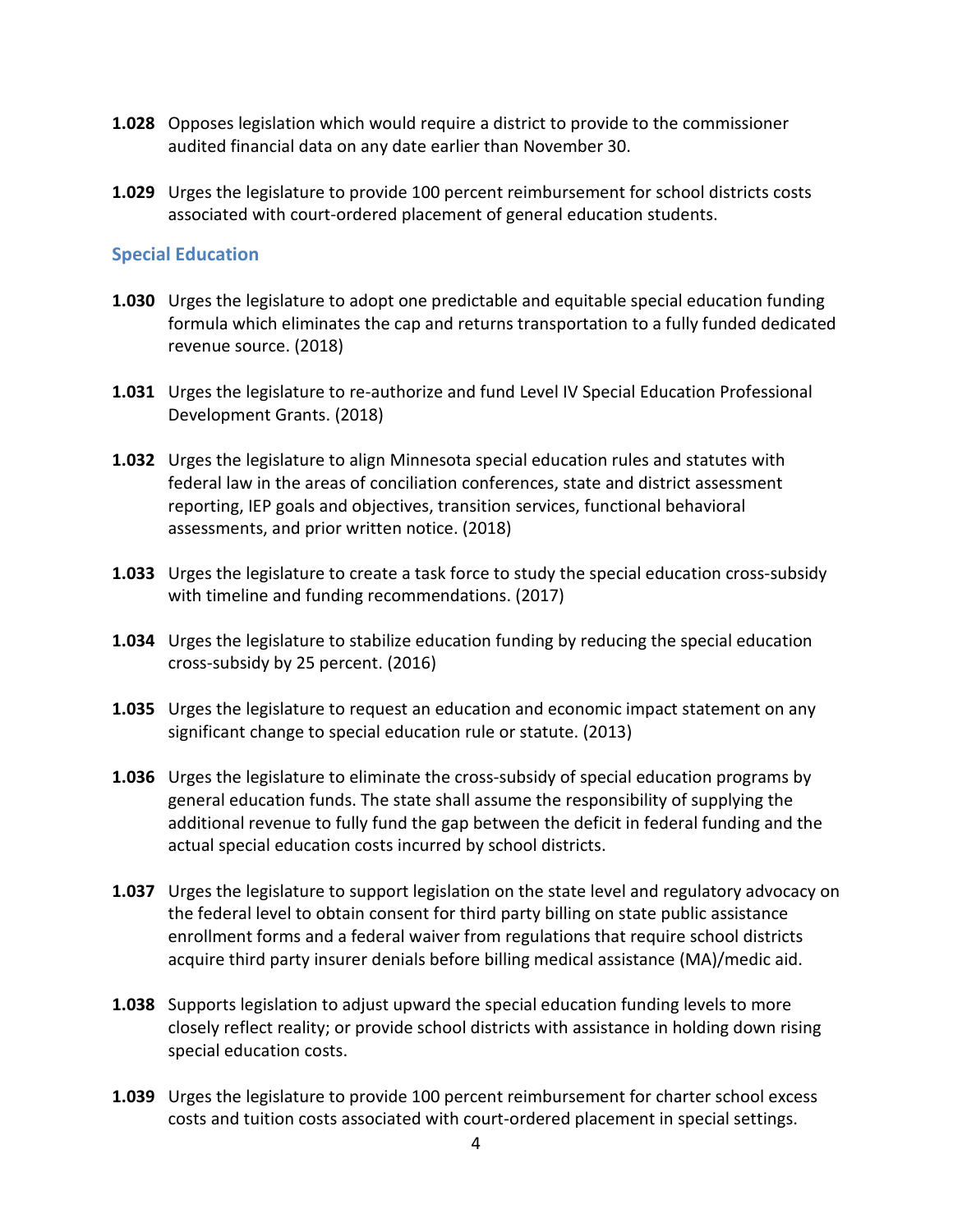- **1.040** Urges the legislature to provide that public school districts are not required to subsidize other education service providers in the public school payment of tuition for courtordered placement of children.
- **1.041** Urges the legislature to simplify and adequately fund special education services.
- **1.042** Urges the legislature to treat special education costs similar to human services which are built into the state budget forecast.
- **1.043** Urges the legislature to change the special education funding formula with the goals of simplification, predictability, and reduced reporting burden. Any changes should ensure that districts receive a greater portion of the costs incurred for the mandated services.
- **1.044** Opposes any special education mandates that exceed federal special education mandates.

#### **Transportation**

- **1.045** Urges the legislature to authorize funding to cover the currently unfunded school district cost of transporting open enrolled students with disabilities for whom transportation is a required IEP service. (2018)
- **1.046** Urges the legislature to adjust the sparsity formula of the school finance act to reflect the coefficients recommended in the 2002 pupil transportation report prepared by the Minnesota Department of Education (MDE) at the direction of the legislature.
- **1.047** Urges the legislature to conduct a thorough study of district transportation needs and use results of the study to develop a transportation funding formula which meets district needs.
- **1.048** Urges the legislature to reimburse districts for the total cost of charter, nonpublic school, and interdistrict desegregation student transportation.
- **1.049** Supports legislation which gives local school districts the authority to levy the district's residents for the additional cost of hazardous busing. This funding would be unequalized and the cost borne by the residents of the district.

#### **Dedicated Funds**

- **1.050 Urges the legislature to move away from free and reduced-price lunch as a primary factor in computing compensatory revenue. (2021)**
- **1.051 Urges the legislature to support the Minnesota Department of Education (MDE) and the Department of Human Services (DHS) effort to become a demonstration project to**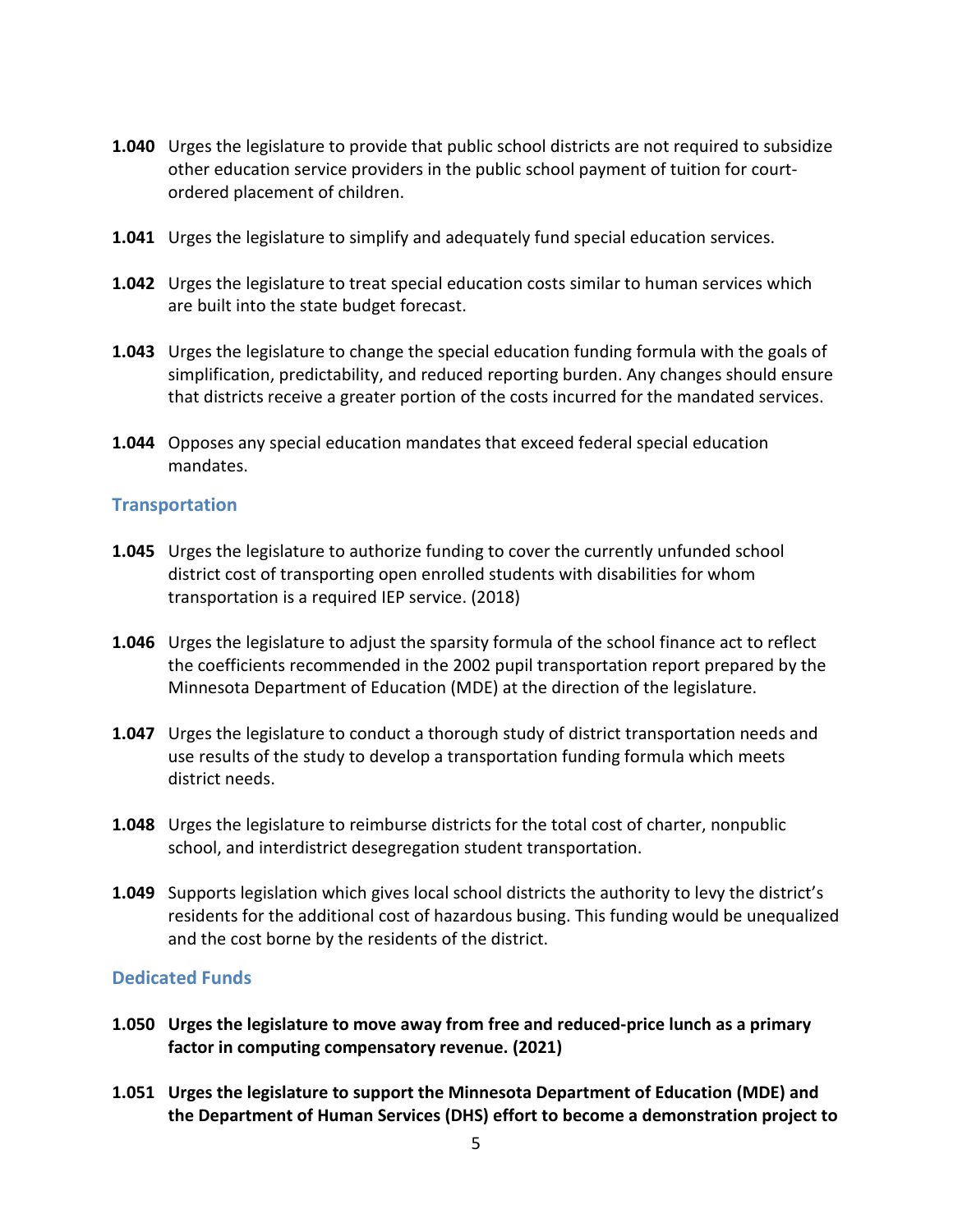**use medical assistance (MA) for direct certification using data matching to automatically certify students for school meal benefits. (2021)**

- **1.052 Urges the legislature to equalize the Federal COVID relief dollars to those school districts who received less than the statewide average of funding with one-time money. (2021)**
- **1.053 Urges the legislature to expand full-service community schools funding to Minnesota schools that wish to participate. (2021)**
- **1.054 Urges the legislature to move toward fully funding public school nutrition programs so all Minnesota families have equitable access to healthy meals contributing to overall community health and food security. (2021)**
- **1.055 Urges the legislature to amend the shared time statute (Minnesota Statute § 126C.19) to allow shared time students (nonpublic and home school students who receive parttime instruction) to generate shared time membership aid for online courses. (2021)**
- **1.056** Urges legislature to continue to fund the border-to-border broadband program to address the long-term need for affordable, high-speed broadband for all families and include funding to provide targeted, individualized support to families to ensure students can fully participate in distance, remote, e-learning, and online programs offered by the school district. (2020)
- **1.057** Urges the legislature to allow students in correctional and care and treatment programs to access extended day and extended year resources. (2019)
- **1.058** Urges the legislature to modify the compensatory formula to provide more stable funding for districts that are experiencing decreases due to undercounting of eligible children. (2019)
- **1.059** Urges the legislature to directly pay all educational costs for students who become wards of the state. (2018)
- **1.060** Urges the legislature to fund the Innovative Mental Health Grants established previously by the legislature. (2018)
- **1.061** Urges the legislature to amend the Safe Schools Levy Statute by adding education district program costs as authorized expenditures. (2018)
- **1.062** Urges the legislature to modify M.S. 123B.02, Subd. 21 to include "renewable energy" and "energy storage systems." (2018)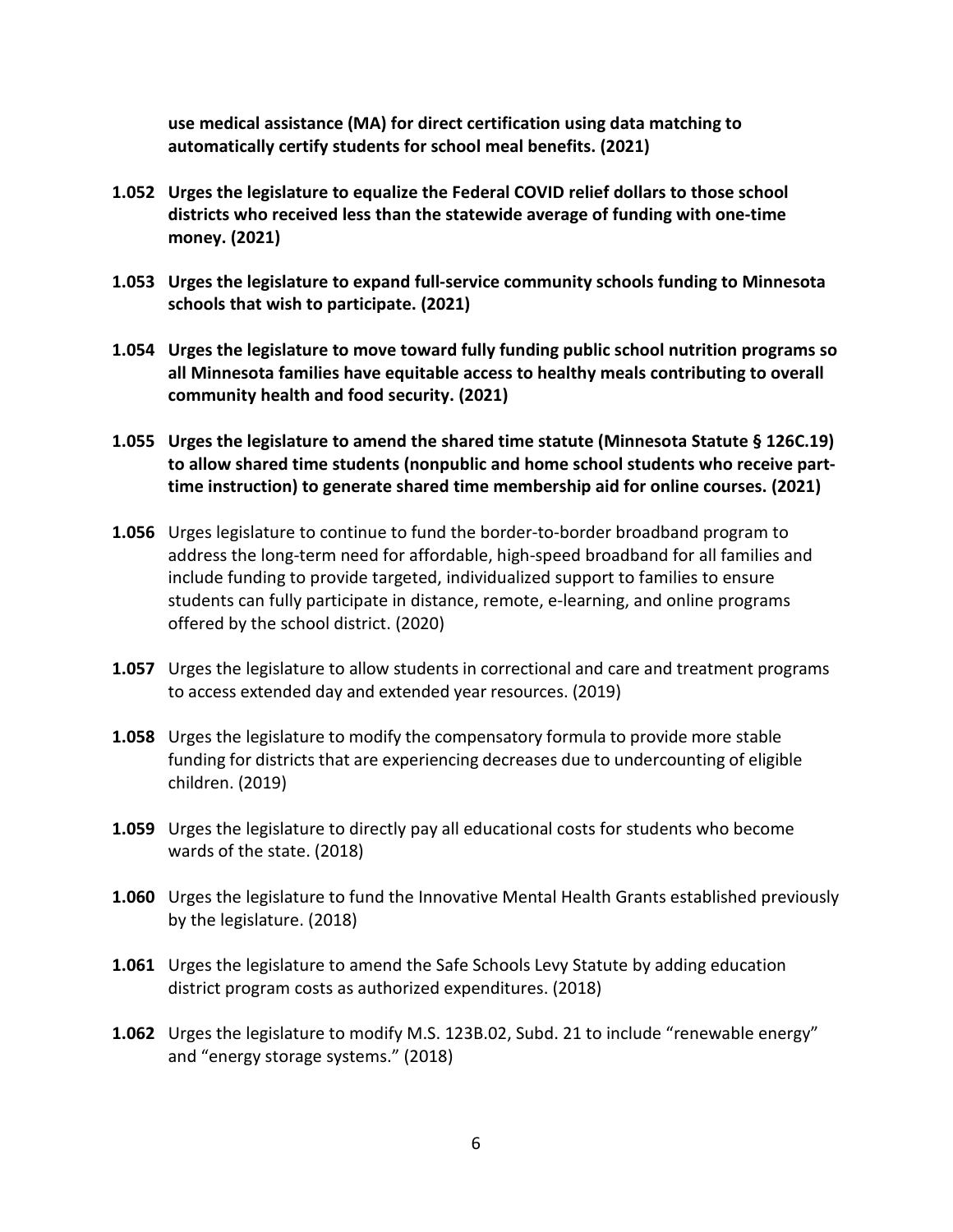- **1.063** Urges the legislature to create a source of funding for school districts to create innovative new programs to help in closing the achievement gap and improve learning for all students. (2016)
- **1.064** Urges the legislature to provide support and dedicated funding for the training of school staff on mental health issues, comprehensive school-based mental health services and building links between the schools and the community mental health system. (2016)
- **1.065** Urges the legislature to support the seven-year funding timeframe for English Learner (EL) students based on the need for acquisition of academic proficiency. (2015)
- **1.066** Urges the legislature to include in the compensatory funding formula a minimum of \$1,700 per compensatory pupil unit and allow flexibility in the use of funds to focus on closing the achievement gap and improving student outcomes for struggling students. (2014)
- **1.067** Urges the legislature to establish a categorical funding mechanism to assist school districts with the increasing costs of internet connectivity and of technology equipment in our schools today. (2014)
- **1.068** Supports modifying English Learner (EL) formulas to include an inflation adjustment.
- **1.069** Urges the legislature to provide a supplemental appropriation to Minnesota's public school districts to provide funding for school district energy costs, including the increased fuel costs of transportation.
- **1.070** Urges the legislature to support state aid for public school districts for alternative energy sources.
- **1.071** Urges the legislature to allow school districts to have greater flexibility in spending compensatory dollars for extended time. (2017)
- **1.072** Urges the legislature to provide, at least, an inflationary increase to the extended time component.
- **1.073** Urges the legislature to increase extended time revenue from 1.2 to 1.5 and link this to the general education formula so that future increases to the formula are passed onto extended time learning opportunities.
- **1.074** Urges the legislature to provide additional funding for school districts by increasing the EL per pupil allocation from \$700 to \$750.
- **1.075** Urges the legislature to support the implementation steps for voluntary metropolitan integration/desegregation programs by including funding for student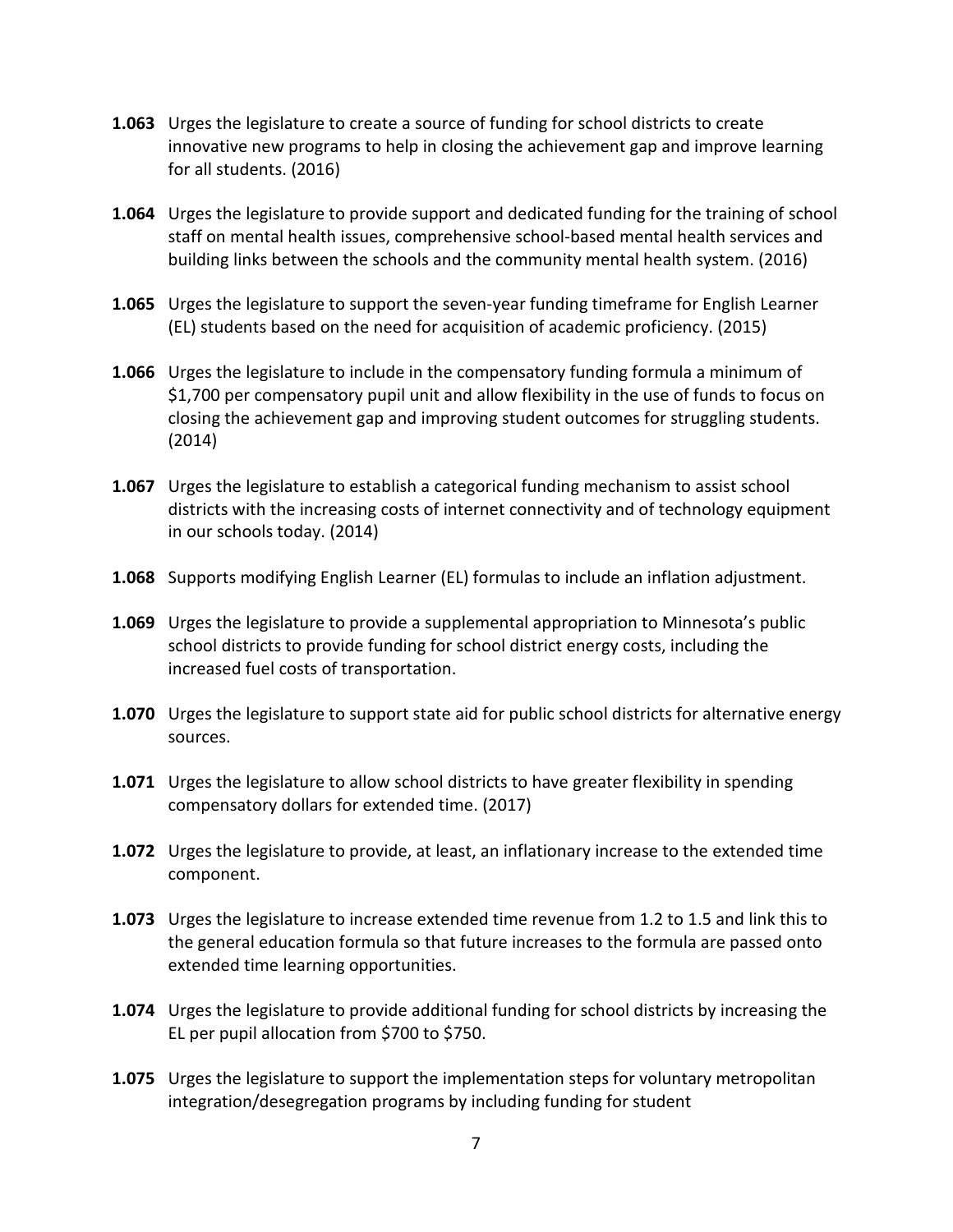recruitment/placement, two-year start-up funding for interdistrict schools equivalent to the start-up funding for charter schools, additional funding to support the increased administrative costs due to the interdistrict nature of these programs (e.g. collaboration, development of model magnet programs, data finance services, staff development efforts, etc.) magnet schools, interdistrict transportation for integration programs, programs to train and recruit teachers of color, an adequate legislative appropriation for and continued funding to school districts of the per pupil integration aid formula in the amount of \$93 per adjusted marginal cost pupil unit, the transfer of aids to participating districts to ensure no substantial losses in revenue, and debt service equalization aid for approved programs.

- **1.076** Urges the legislature to repeal the 1999 law that mandates that the state aid portion of a district approved excess levy follows a student that enrolls in another district under the open enrollment law.
- **1.077** Urges the legislature to permanently and fully fund the Telecommunications/Internet Access Equity Aid. (2016)
- **1.078** Urges the legislature to provide funding to pay the costs of EEOC conciliation agreements, adjudicated costs, penalties, and fees, resulting from investigations of discrimination within the early retirement incentive/severance pay contract language.
- **1.079** Urges the legislature to appropriate funding to reimburse school districts for costs associated with the mandatory school immunization law.
- **1.080** Supports legislation that states that Q Comp districts that have spent a minimum of two percent of their budget for Q Comp staff development shall be deemed to have met the requirements of the two percent staff development set aside state law.
- **1.081** Urges the legislature to establish a special legislative task force to study and make recommendations on the following compensatory education formula components: 1) The appropriateness of using free and reduced price lunches as the determining factor for revenue eligibility; 2) The educational effectiveness of distribution of revenue to sites instead of to the district; 3) The issue of accountability to the public for the decisions related to the expenditure of compensatory revenue when revenue is distributed by the state to the site instead of to the elected school board; 4) The narrow definition of what qualifies as a "site based decision making team" under the present statute; and 5) The impact on individual districts and school sites of the changes to compensatory revenue as enacted by the 1997 legislature.

#### **Capital and Facilities**

**1.082 Urges the legislature to fund facility improvements to support compliance with N.H. v. Anoka Hennepin. (2021)**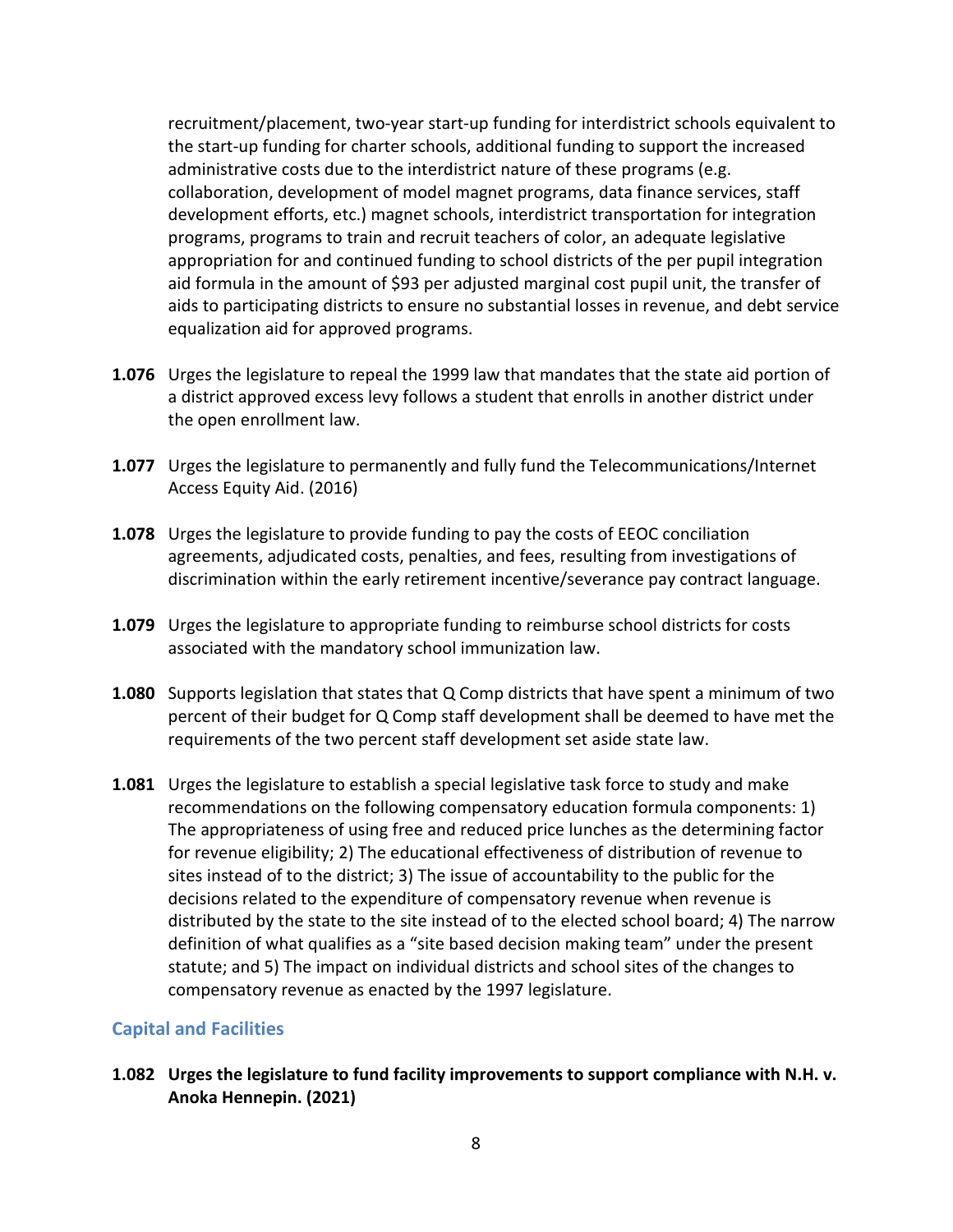- **1.083** Urges the legislature to make permanent the one-time School Safety Aid allocated in the 2019 special session E-12 Education Finance Bill and to include cooperative school districts, such as intermediate school districts, education districts, and service cooperatives to enhance safety for students and staff. (2019)
- **1.084** Urges the legislature to fully fund the 2018 Minnesota Department of Education School Safety Grants for all the qualifying applications, maintaining all criteria. (2018)
- **1.085** Urges the legislature to allow the use of the Long-Term Facilities Maintenance Levy to include security improvements and emergency communications systems and devices. (2018)
- **1.086** Urges the legislature to allow a school district that is within a year of making the last bond payments on a building project and is conducting a new bond election that will not increase the taxpayer's overall tax rate for repayment of building bonds may print the following statement on its ballot: "By voting 'yes' on this ballot question, you are voting to continue the existing tax rate for building bonds that would otherwise be reduced or eliminated." (2017)
- **1.087** Urges the legislature to expand the allowed use of long-term facilities maintenance revenue. (2015)
- **1.088** Urges the legislature to support border to border high-speed internet access for all Minnesotans. (2014)
- **1.089** Urges the legislature to enact the recommendations of the facilities funding working group convened by the Minnesota Department of Education in 2013. (2014)
- **1.090** Urges the legislature to increase the formula allowance of \$100/pupil unit for facilities and \$73/pupil unit for equipment used in the calculation of operating capital in accordance with the regional consumer price index annually.
- **1.091** Urges the legislature to appropriate adequate revenue to allow Minnesota school districts to repair, remodel, and build buildings, address health, safety, and handicapped issues and meet the increasing technology demands for wiring, Internet accessibility and other technology needs.
- **1.092** Urges the legislature to expand the long-term facilities maintenance bonding and levy program projects to include approved energy conservation and efficiency projects.
- **1.093** Urges the legislature to amend the long-term facilities maintenance bonding and levy program to allow for the financing of new construction in lieu of remodeling when the total cost of remodeling exceeds 80 percent of the costs of new construction. Such new construction would be subject to the review and comment procedures.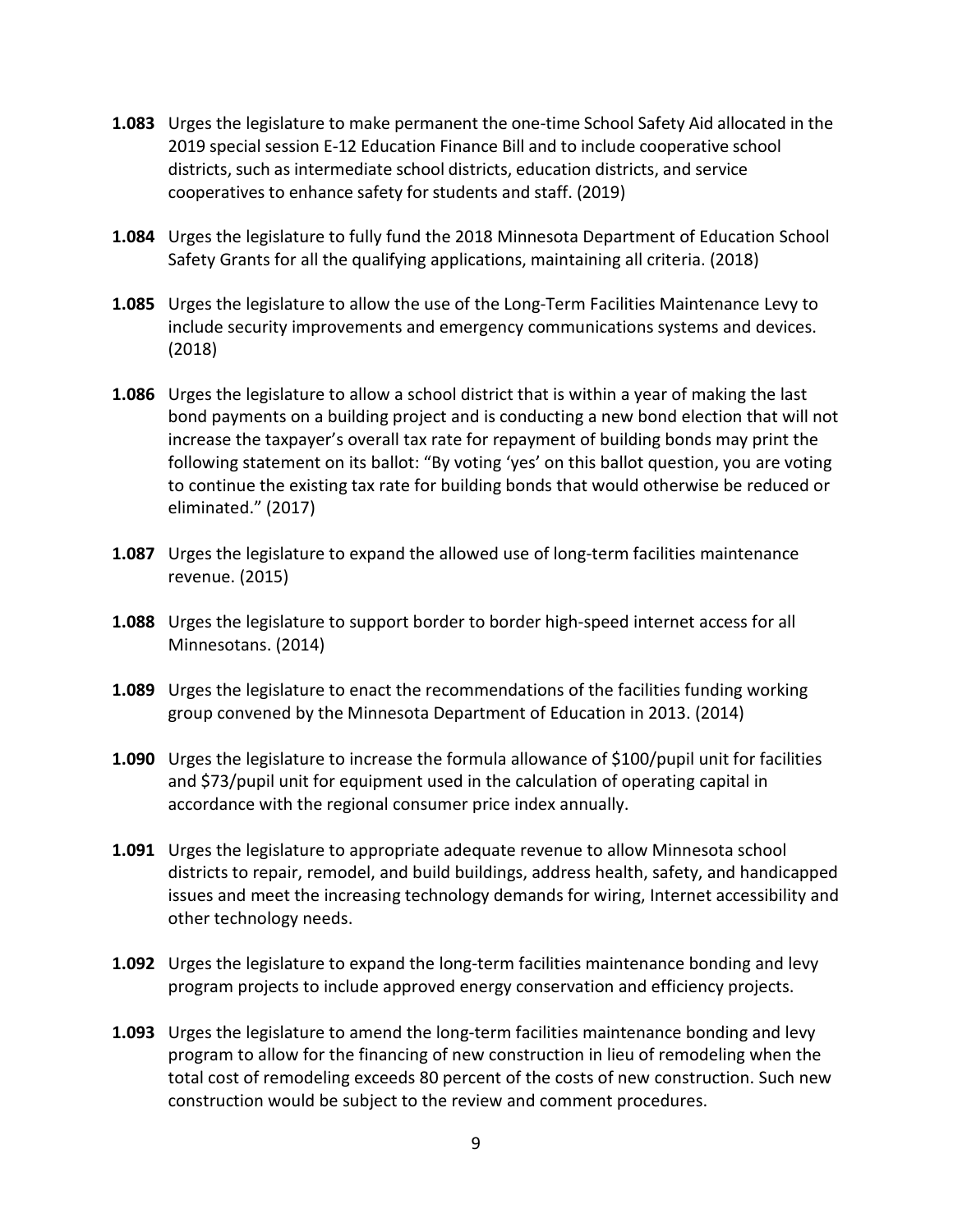- **1.094** Urges the legislature to enact legislation designating debt service as an open and standing appropriation.
- **1.095** Urges the legislature to replace Adjusted Net Tax Capacity (ANTC), which is calculated by comparing current property sales with the taxable market value, or Net Tax Capacity (NTC), as the basis for the debt service equalization formula and the Maximum Effort Capital Loan Program with a new debt service net tax capacity, which will be calculated by comparing current property sales with the assessors' Estimated Market Value (EMV).
- **1.096** Urges the legislature to revise the Minnesota statutes to allow the accumulation of the debt service excess fund balance to be transferred to the operating capital for use by school districts for the betterment of school facilities.
- **1.097** Supports authorizing that public school boards may require sufficient school facilities be provided by 1) housing developers, 2) taxpayer referendums, 3) alternative revenue sources, or 4) by any combination thereof before a township, village, city, or county can approve a proposed housing subdivision.

#### **Equalization**

- **1.098** Urges the legislature to make voter-approved school referendum revenue more affordable in low property wealth districts for districts below the state average in total general education funding per pupil by enhancing the equalization factor for those districts where taxpayers must pay two to three times more for the same amount of school referendum revenue as taxpayers in high property wealth districts. (2014)
- **1.099** Urges the legislature to increase the equalizing factor for operating capital revenue to at least \$22,222 of adjusted net tax capacity per pupil.
- **1.100** Urges the legislature to continue to provide greater equalization of the debt service levy with the goal to fully equalize the debt service levy.
- **1.101** Urges the legislature to lower the debt service equalization eligibility threshold to 10 percent.
- **1.102** Urges the legislature to improve the level of equalization aid for the long-term facility maintenance levy.

#### **Aid to Nonpublic Schools**

- **1.103** Opposes any new legislation requiring state education funds for nonpublic schools and opposes tuition tax credits for attendance in private elementary and secondary schools.
- **1.104** Opposes increased state income tax deductions for parents of students attending nonpublic schools.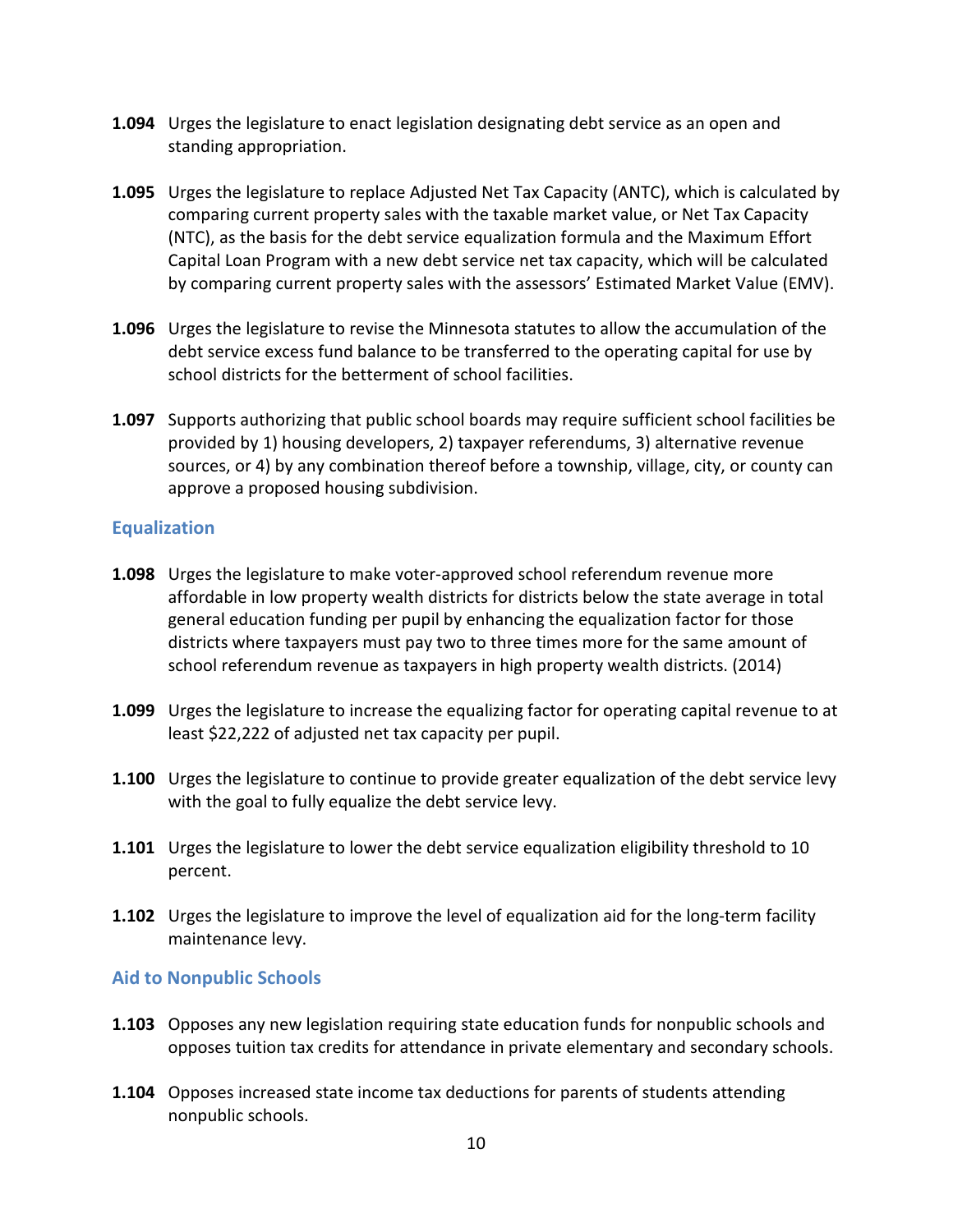- **1.105** Supports legislation that provides that home school students must participate in the statewide testing program for public school districts. The test results must be reported by the home school to the Commissioner of the Minnesota Department of Education who must aggregate the test scores and report the scores to the public.
- **1.106** Urges the legislature to enact legislation that provides prior to any parent, child or nonpublic school receiving public revenue for the use of tuition or other costs associated with that child attending the nonpublic school, the nonpublic school must certify that the school is in compliance with at least the following:
	- Nondiscriminatory student admission and education program participation policies;
	- State and local building codes;
	- Nondiscriminatory hiring practices and prospective employee criminal background checks;
	- Prohibit the use of public funds to promote a religion;
	- The Pupil Fair Dismissal Act (M.S. 121A.40 121A.56)
	- Minnesota's Open Meeting Law in regard to board of directors or school board meetings;
	- Generally accepted accounting and reporting standards;
	- Administrators and teachers meet the same licensure requirements as required for public school districts;
	- Minnesota's Graduation Rule and Student Testing and Performance Reporting as required of public schools;
	- Minnesota's Government Data Practices Act; and
	- Minnesota's Public Employment Labor Relations Act.
- **1.107** Opposes a state or federal voucher system plan for public or nonpublic schools for the distribution of state and federal support of educational programs and institutions.
- **1.108** Supports approval of nonpublic schools by an existing state agency and supports enforcement of this standard by the state agency rather than the local school superintendent by filing complaints against the private school director rather than each parent.
- **1.109** Urges the legislature to establish an enforceable definition of a school.
- **1.110** Urges the legislature to fund the administrative functions for home schools.
- **1.111** Urges the legislature to amend M.S. 125A.18 to be consistent with relevant provisions of the federal Individuals with Disabilities Education Improvement Act (IDEA), 20 U.S.C. §1401, to acknowledge that students placed by their parents in a nonpublic school do not have an individual right to a Free Appropriate Public Education (FAPE).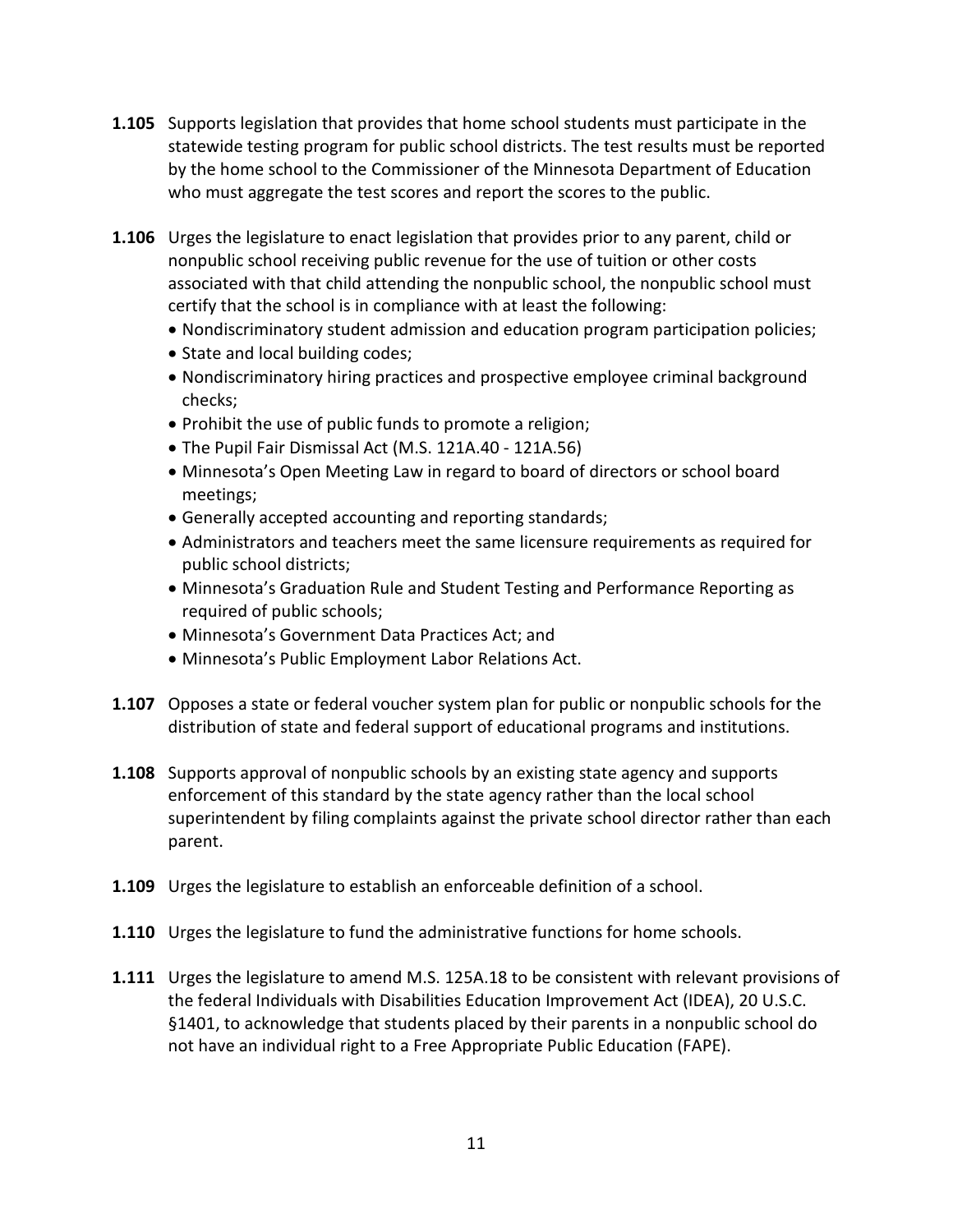### **Charter Schools**

- **1.112** Urges the legislature to require that charter schools and traditional K-12 schools be held accountable to the same measures of reporting and financial accountability under state law.
- **1.113** Urges the legislature to support legislation that would allow local school districts the same flexibility as charter schools and further provide state aid to school districts for the full cost of providing transportation and special education services to charter schools.
- **1.114** Urges the legislature to amend M.S. 124E.01 charter schools to: 1) require an application for a proposed charter school to be valid only for a specific address; 2) require the sponsor of a proposed charter school to state in their application how the proposed charter school's enrollment would impact the intensity of segregation of an existing racially identifiable school in that community; and 3) require the Minnesota Department of Education commissioner not to approve a proposed charter school application, if the charter school's enrollment will intensify the segregation of an existing racially identifiable school and/or will create a new racially identifiable school in that community.

#### **Mandates**

- **1.115** Supports, prior to and after a mandated program is enacted, consideration and implementation of the following:
	- a cost impact study;
	- Full state funding of the mandated program to include implementation and additional administrative overhead costs;
	- A systematic procedure should be adopted guaranteeing that all of the appropriate governmental agencies affected by the proposed mandated program are consulted during deliberation;
	- Prior to statewide implementation, full funded pilot sites should be selected in order to determine effectiveness and feasibility of carrying out the mandate;
	- Prior to statewide implementation, all existing laws and regulations should be changed to accommodate the mandate; and
	- A sunset provision should be adopted three years after statewide implementation to determine whether continued funding is justified.

 If state aid commitments are reduced in the future, mandated programs not fully funded should not be required by the state.

**1.116** Opposes the enactment of legislation mandating class size.

**1.117** Opposes the establishment of mandatory breakfast programs in public schools.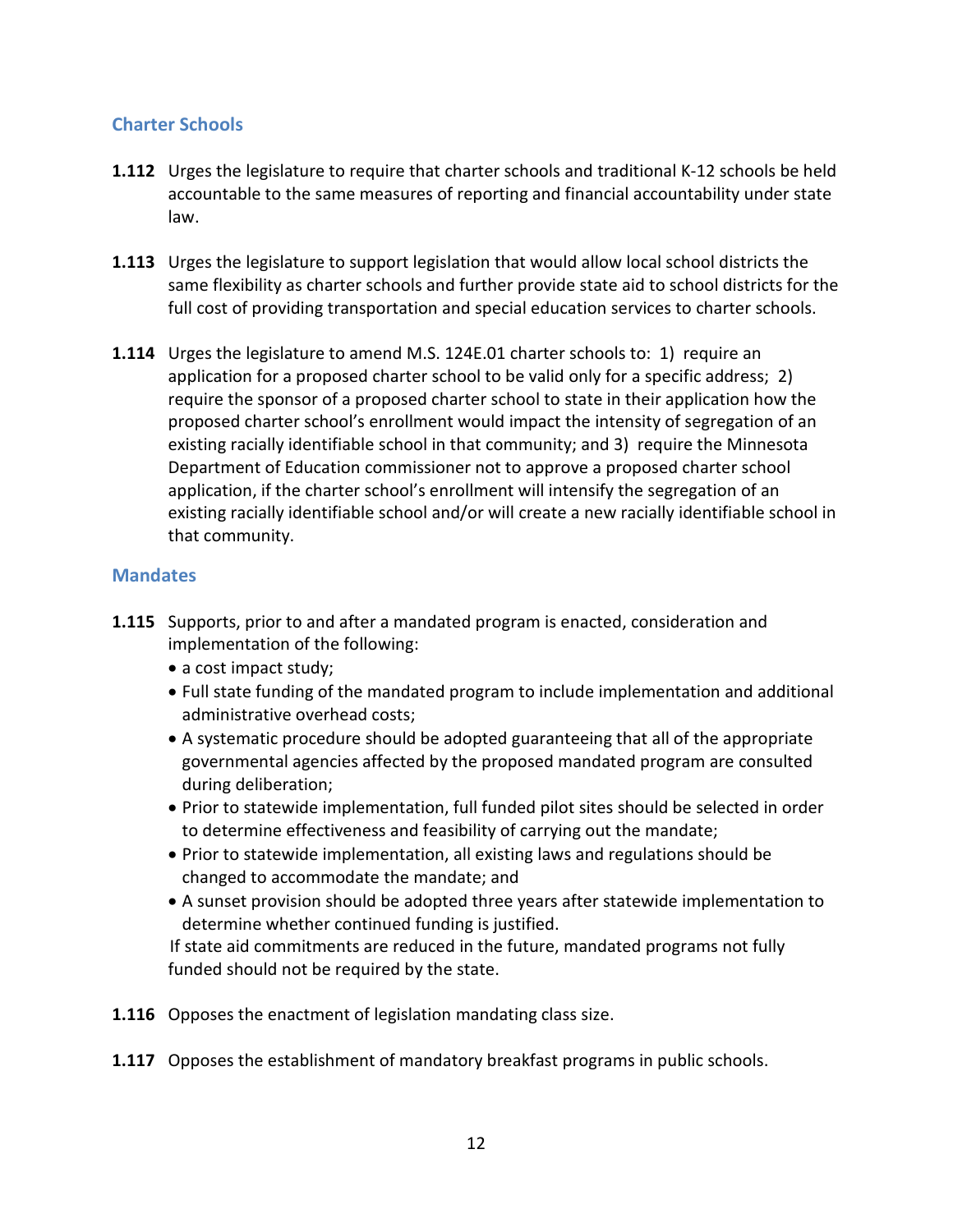- **1.118** Supports legislation to provide financial resources for, but not mandate, year-round school.
- **1.119** Opposes legislation which requires school districts to provide full-day, every-day kindergarten.

# **2. TAXATION – LEVIES**

#### **Voter-Approved Levy Referenda**

- **2.001** Urges the legislature to provide leadership in addressing the issue of school bond referendum issues and provide solutions that will support a more equitable approach in reference to agricultural taxes. (2015)
- **2.002** Supports authority for local referendums to provide revenue upon approval of the voters. Further supports greater equalization of the excess levy with the goal of fully equalizing the excess levy.
- **2.003** Supports legislation to rescind all statutes limiting the ability of local school boards to submit referendum questions to their voters and to gain voter approval for such referenda, to wit: 1) Allow local school boards to set their election dates; 2) Remove the requirement of prejudicial language on mailings to taxpayers that would tend to influence voters to vote a certain way, or eliminate the requirement for a costly mailing entirely; and 3) Repeal of the provision that all referenda approved after November 1, 1992, will be levied against market value rather than tax capacity.
- **2.004** Urges the legislature to amend M.S. 211A and 211B to exclude school boards from the definition of "committee" and clarify that a "disbursement" includes expenditures to provide information that advocate for the promotion or defeat of a ballot question, but not expenditures to provide neutral information only.
- **2.005** Urges the legislature to modify current Minnesota statutes and move to one universal referendum cap that is calculated at the current highest level available to any Minnesota public school district.
- **2.006** Urges the legislature to provide school boards with discretionary levy authority to renew expiring referendum levies for a period of time not to exceed the amount and the time period of the original levy. A condition of this authority is that a school board will conduct a public hearing notifying all taxpayers of the district of said meeting prior to approval of the levy.
- **2.007** Urges the legislature to repeal any statute that "sunsets" school district operating levies.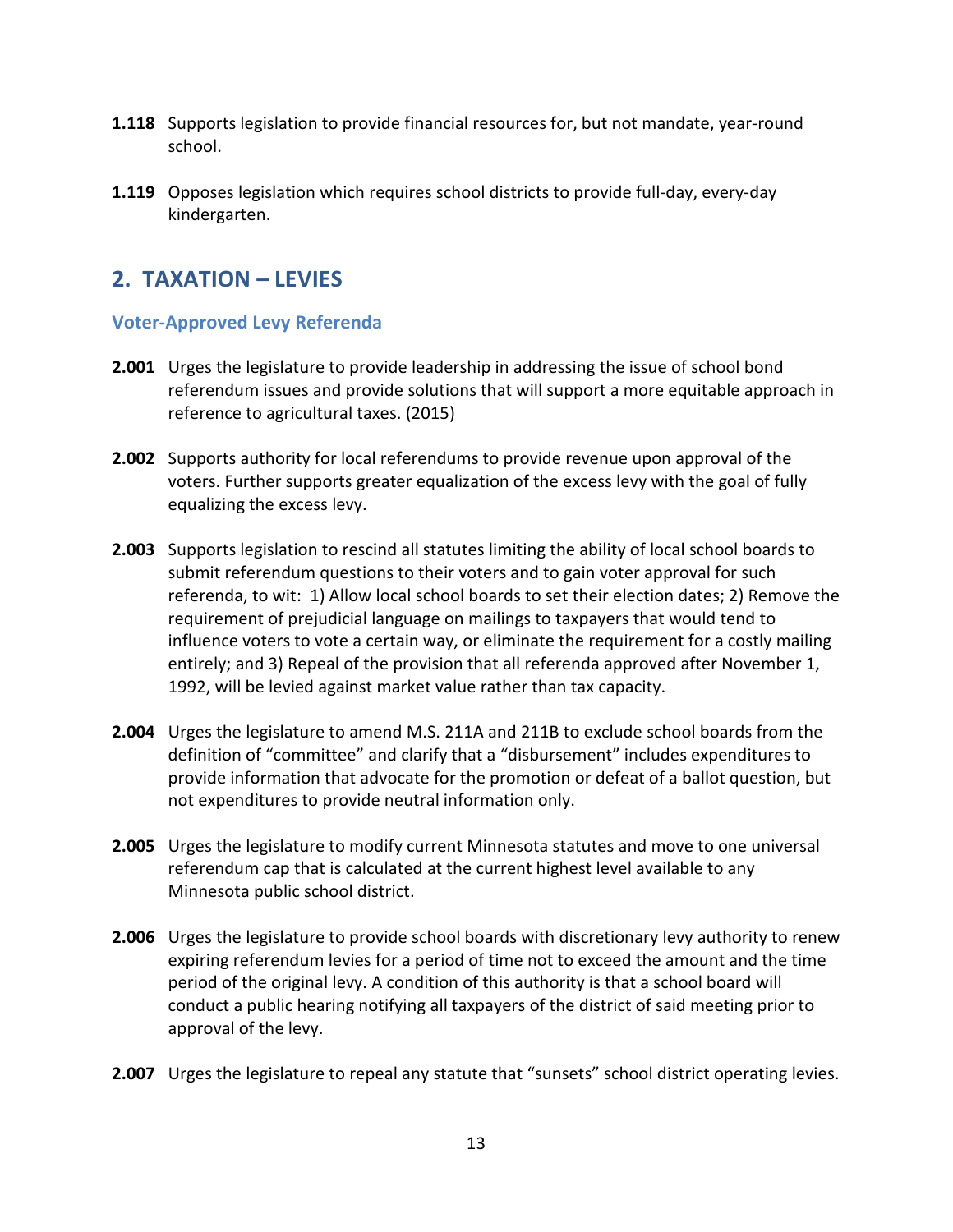- **2.008** Urges the legislature to allow districts that have had a failed operating levy attempt and have a positive fund balance of three percent or less to hold an election that meets current state election laws in order to seek voter approval of an operating referendum up to three times per calendar year.
- **2.009** Urges the legislature to remove the requirement of M.S. 275.60 which provides that new excess levy and bond referendum ballots must contain the following language, "By voting "Yes" on this ballot question, you are voting for a property tax increase."
- **2.010** Urges the legislature to oppose any legislation which would have the local tax portion of a school district's voter approved operating levy follow a student who enrolls in a charter school within the school district boundaries.
- **2.011** Opposes any legislation which would require the voters to approve any tax increases (excluding excess operating levy and school bond issues) by an election ballot vote and/or approval of a school district budget by a majority vote of district residents at a local public hearing/meeting.
- **2.012** Urges the legislature to eliminate seasonal/recreational exemption from voter approved operating levy funding.

#### **Board-Approved Levies**

- **2.013** Urges the legislature to adjust the LTFM formula, so new construction and the increase in new square footage of a building, without decommissioning an existing building, does not result in a reduction of LTFM revenue. (2020)
- **2.014** Urges the legislature to: (1) allow school districts to use lease levy for cooperative facilities, even if they once owned the facility; (2) allow Long-Term Facility Maintenance (LTFM) to be used to enhance leased facilities from public and private owners; (3) provide greater Minnesota school district members of cooperatives the authority to levy up to \$65 per pupil for cooperative facilities, the same as school district members of metro intermediates; and, (4) allow school districts to form joint powers boards to bond for improvements and new facilities. (2019)
- **2.015** Urges the legislature to allow the amount of the Safe Schools Levy to be determined by the local school board and to include school districts and cooperative school districts, such as intermediate school districts, education districts, and service cooperatives, to enhance safety for students and staff. (2019)
- **2.016** Urges the legislature to increase the Long-Term Facilities Maintenance Levy for all school districts. (2019)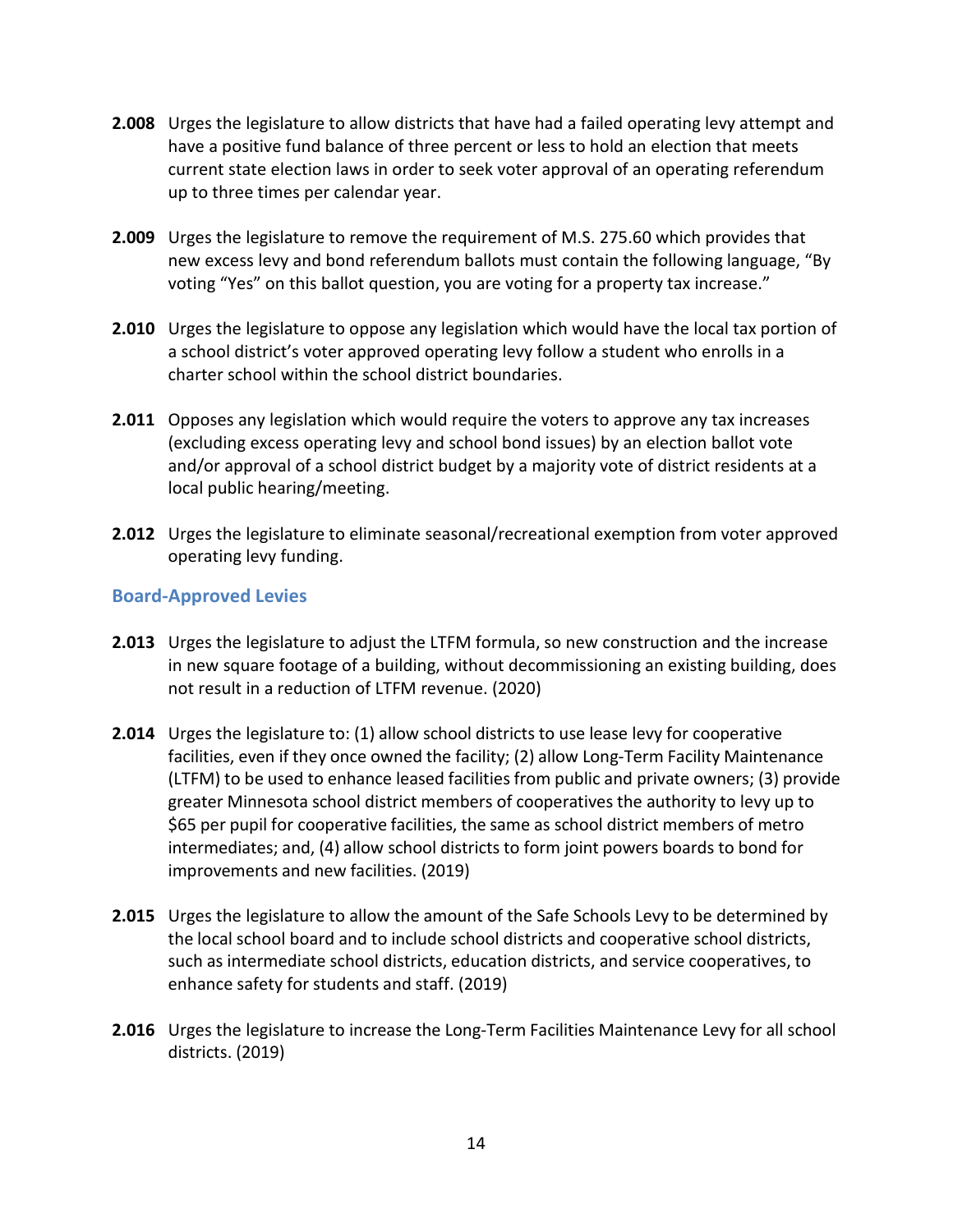- **2.017** Urges the legislature to increase the Local Optional Revenue by indexing it to the basic formula. (2019)
- **2.018** Urges the legislature to expand the use of the lease levy to include the installation of alternative forms of renewable energy and equalize the lease levy. (2016)
- **2.019** Urges the legislature that the calculation for seasonal/recreational property in the tax base used for the Long-term Facilities Maintenance Revenue Program be adjusted to cover the removal of seasonal/recreational property from the tax base and increase the equalization factor enough to ensure other school districts are not penalized by the change. (2015)
- **2.020** Urges the legislature to modify lease levy to include leasing space for technology equipment and network operations. (2014)
- **2.021** Urges the legislature to allow the long-term facility maintenance levy to include building security improvements and costs for school resource officer personnel. (2013)
- **2.022** Urges the legislature to allow the amount of the safe schools levy to be determined by the local school board.
- **2.023** Urges the legislature to release school districts from the lease levy cap.
- **2.024** Urges the legislature to eliminate the "Pupil Enrollment Growth" from statute as a criterion for consideration by the Commissioner of Education in authorizing a school district to exceed the lease levy limit. Further urges that the statutory five-year limitation for exceeding the lease levy limit be eliminated.
- **2.025** Urges the legislature to expand the Long-term Facility Maintenance Program or provide separate programs to address energy efficiency improvements.
- **2.026** Urges the legislature to expand the long-term facility maintenance revenue to allow school districts to fund playground equipment including accessibility and design.
- **2.027** Urges the legislature to allow school districts to cover yearly influenza (flu) related costs through the long-term facility maintenance levy.
- **2.028** Urges the legislature to make the lease levy available to a school board to utilize for repurpose or retrofitting closed schools for other educational purposes for three fiscal years after the school board has closed a public school.
- **2.029** Urges the legislature to authorize the use of long-term facility maintenance revenue to repay interest costs for health and safety projects.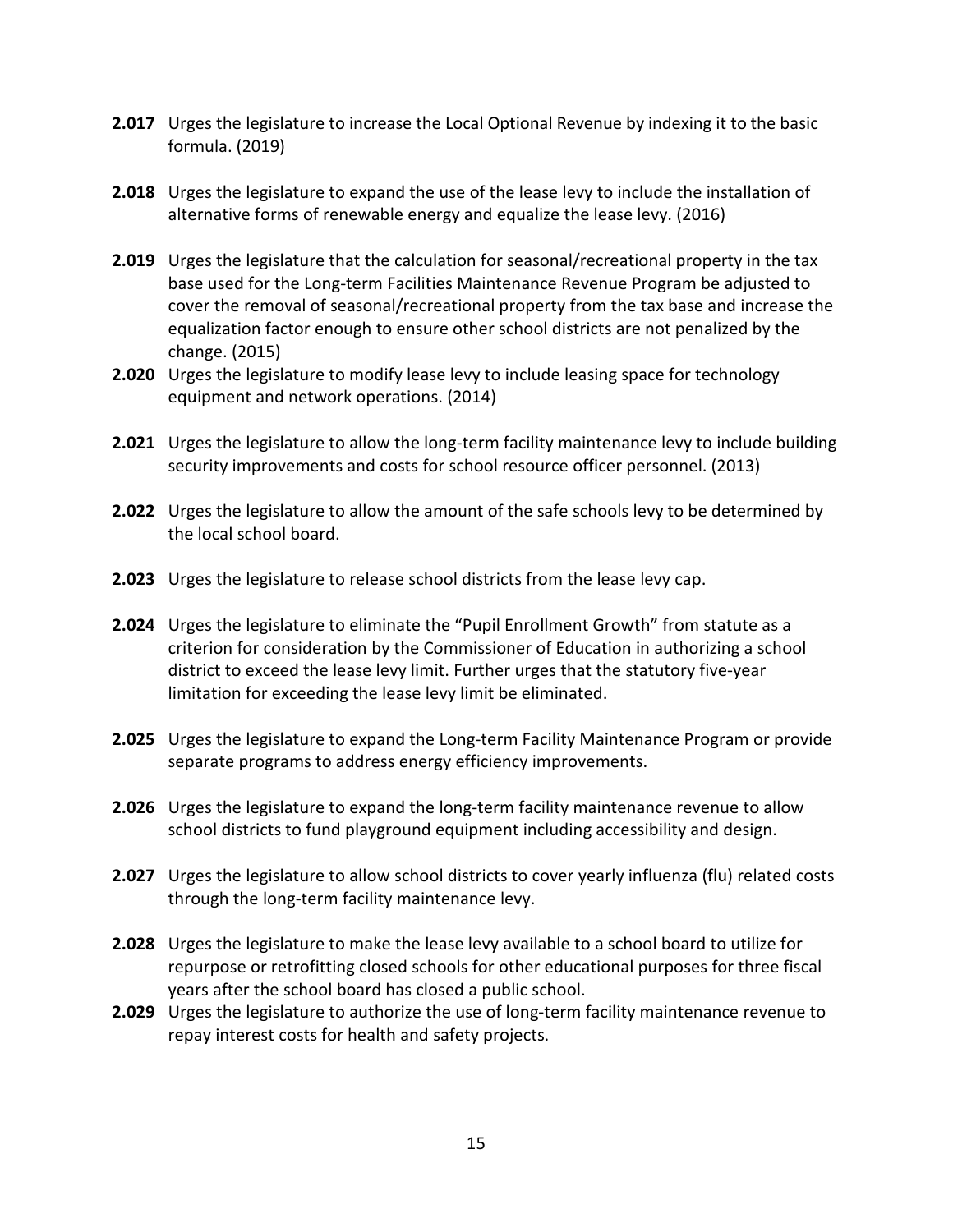#### **Tax Increment Financing (TIF)**

- **2.030** Supports mandated school board approval on any use of tax increment financing within the school district boundaries.
- **2.031** Urges the legislature to restrict tax increment financing to industrial and commercial use meeting any one of the following criteria: 1) New long-term real job growth; 2) Job expansion of existing industrial and commercial business; and 3) Job retention of existing industrial and commercial business. Further Urges the legislature to enact legislation which provides that: 1) Tax increment districts cease to exist once the revenue collected are sufficient to retire the bonds; 2) Any two elected governmental units affected negatively by tax increment, beyond bond redemption, shall have the right by joint resolution to call for a public election as to whether the tax increment district shall continue; 3) All appreciated market values of all property in a TIF district, beyond the values used to compute the retirement of bonds at the time of their issuance, be distributed in the normal manner as if the tax increment district did not exist; 4) If tax increment funding is used to remove buildings and property from the property tax rolls, the tax increment district shall provide makeup funds to the other local units of government, thus maintaining their revenue source and not causing them to increase taxes because of a smaller tax base; and 5) In any tax increment district where fund balances exist which exceed the full bonded indebtedness of that district, that those excess funds be returned to the county auditor for distribution to each taxing authority within the tax increment district proportional to distribution as if the tax increment district did not exist.

#### **Other Tax Policies**

- **2.032** Urges the legislature to restore the fundraising sales tax exemption of school boardcontrolled extracurricular activities. (2019)
- **2.033** Urges the legislature to allow districts who are assessed non-member access fees by intermediate schools and cooperatives to levy to recover the cost of those fees. And further, to allow member districts of an intermediate and cooperative to levy for membership fees. (2019)
- **2.034** Urges the legislature to support legislation that would provide state funding for school district costs related to inaccurate state-assessed property values. (2017)
- **2.035** Urges the legislature to exempt school employee health clinics from state and local property taxes. (2013)
- **2.036** Urges the legislature to exempt student parking fees from Minnesota sales tax. (2013)
- **2.037** Urges the legislature to restore the wind power production tax credit in order to restore wind energy revenue payments to school districts.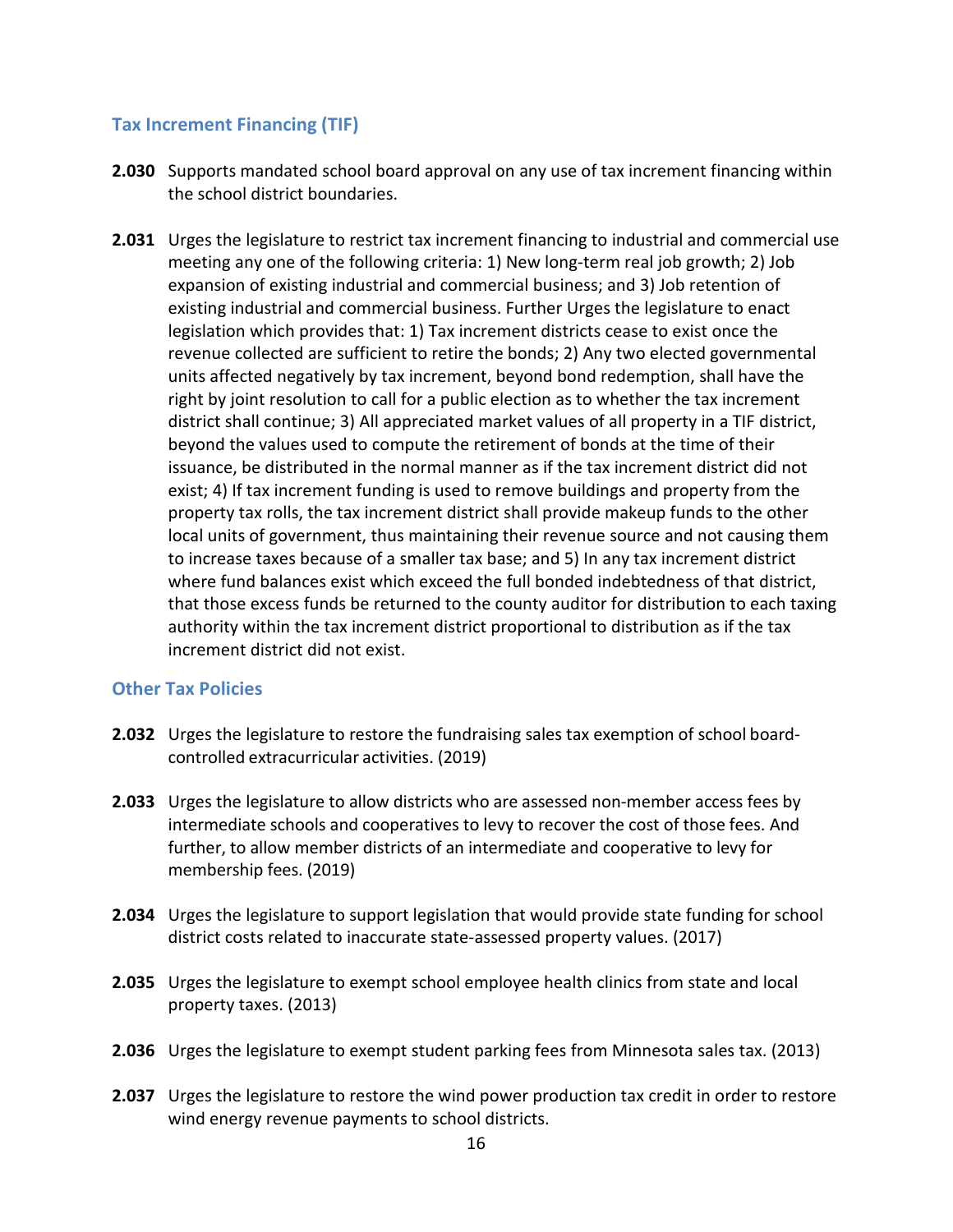- **2.038** Urges the legislature to repeal all Truth in Taxation requirements for school districts.
- **2.039** Supports a continuous review of real property tax exemptions to assure that all real property not used for public purposes or legitimate charitable purposes is listed on real property tax rolls.
- **2.040** Opposes change in statutes dealing with the distribution of taconite taxes to local school districts receiving such taxes and believes that the present methods of collection, distribution and deduction should be continued.
- **2.041** Supports reimbursement to districts on a current basis for tax delinquencies, and urges that when delinquent taxes are paid, the State of Minnesota be reimbursed. Further supports establishment of a statewide pool to pay abatements on behalf of school districts. School districts would repay the state pool when abatement levies are received.
- **2.042** Supports change in the property tax law to allow a school district which rents unused space in a building used for school purposes to a profit-making firm or institution to pay a fee to cover fire and police services in lieu of property taxes.
- **2.043** Opposes the extension of any state or local sales tax to school district purchases.
- **2.044** Urges the legislature to direct the Minnesota Department of Education to provide levy data to independent school districts 30 days prior to the date to be certified to the County Auditor and if the Minnesota Department of Education does not meet this deadline, the date to certify the proposed levy will be moved back to allow the 30 days for preparation and study.
- **2.045** Supports the inclusion of school district numbers on Minnesota State Income Tax Forms.

# **3. SCHOOL BOARD-EMPLOYEE/EMPLOYER RELATIONS**

#### **Employer Protections**

**3.001** Urges the legislature to align the whistleblower statute, with the Minnesota Tort Claims Act, to clarify that "no award for damages on any such claim shall include punitive damages." (2019)

#### **Staff-Student Ratios**

**3.002** Supports allowing school districts to determine the appropriate number of school counselors required for their districts.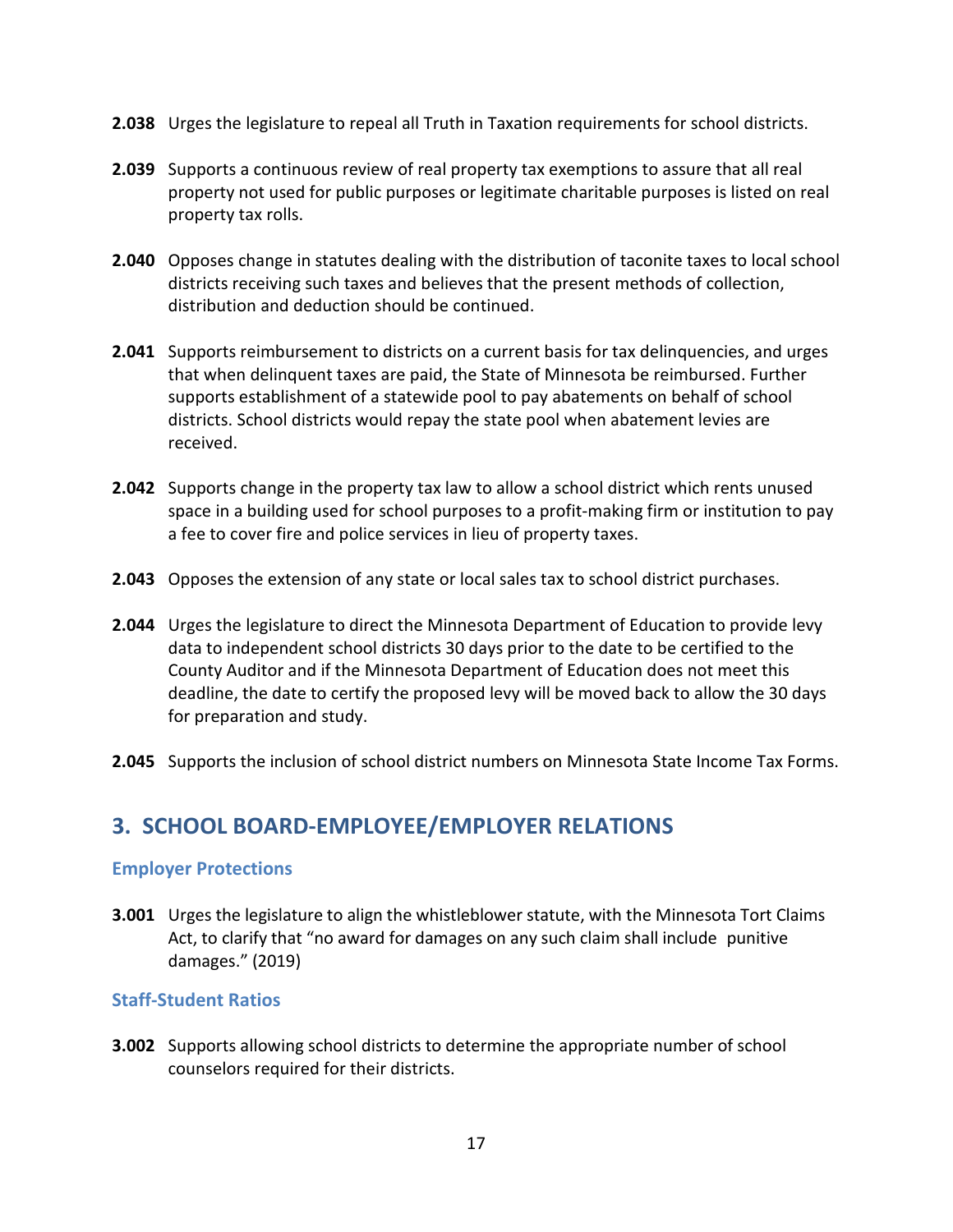#### **Licensure**

- **3.003 Urges the legislature to support policies that will address the shortage of regularly licensed, short-call substitute teachers by reducing barriers to licensing and hiring practices, as well as increasing retention strategies, such as:**
	- **Allowing a non-licensed individual with a bachelor's degree to apply to and be hired by a district, with notification to professional educator licensing and standards board (PELSB), for a short-call substitute license;**
	- **Allowing local districts to hire candidates with an associate arts (AA) degree and with notification to PELSB, for a short-call substitute license;**
	- **Allowing local districts to hire a college student who is accepted to and enrolled in a teacher prep program for at least two years, with notification to PELSB, for a short-call substitute;**
	- **Supporting locally-developed, research-based, programs to recruit, train, and develop substitutes teachers; or**

• **Increasing education funding to provide competitive compensations packages. Candidates must complete all district application requirements, fees, and background checks prior to beginning work as a substitute teacher. (2021)**

- **3.004** Urges the legislature to allow a hiring school district to utilize its background check that meets or exceeds the Bureau of Criminal Apprehension (BCA) standards until the Professional Educator Licensing and Standards Board (PELSB) application process is complete. (2019)
- **3.005** Urges the legislature to make adjustments to Minnesota Rule 8710.4770 teachers of science endorsement licensure by examination, to make it possible under this rule for teachers with a 9-12 science license to add by examination additional science license for 7-12. (2015)
- **3.006** Urges the legislature to engage the Higher Learning Commission (HLC) in discussions to explore and find alternative approaches to the current HLC policy related to high school CE/CIS instructors and to provide financial assistance to mitigate the effect of the policy requirements put forth by the HLC to maintain the structure and high standards for CE/CIS instructors. (2015)
- **3.007** Urges the legislature to create a regional task force to resolve the faculty requirements for Concurrent Enrollment Program. (2015)
- **3.008** Supports providing licensed high school teachers currently teaching vocational education courses better alternatives for acquiring vocational education licensure, which may include a longer period of time under temporary licensure, which requires actual work experience, a more reasonable amount of work experience for duly licensed classroom teachers, or more appropriate work experience opportunities for fully state licensed classroom teachers.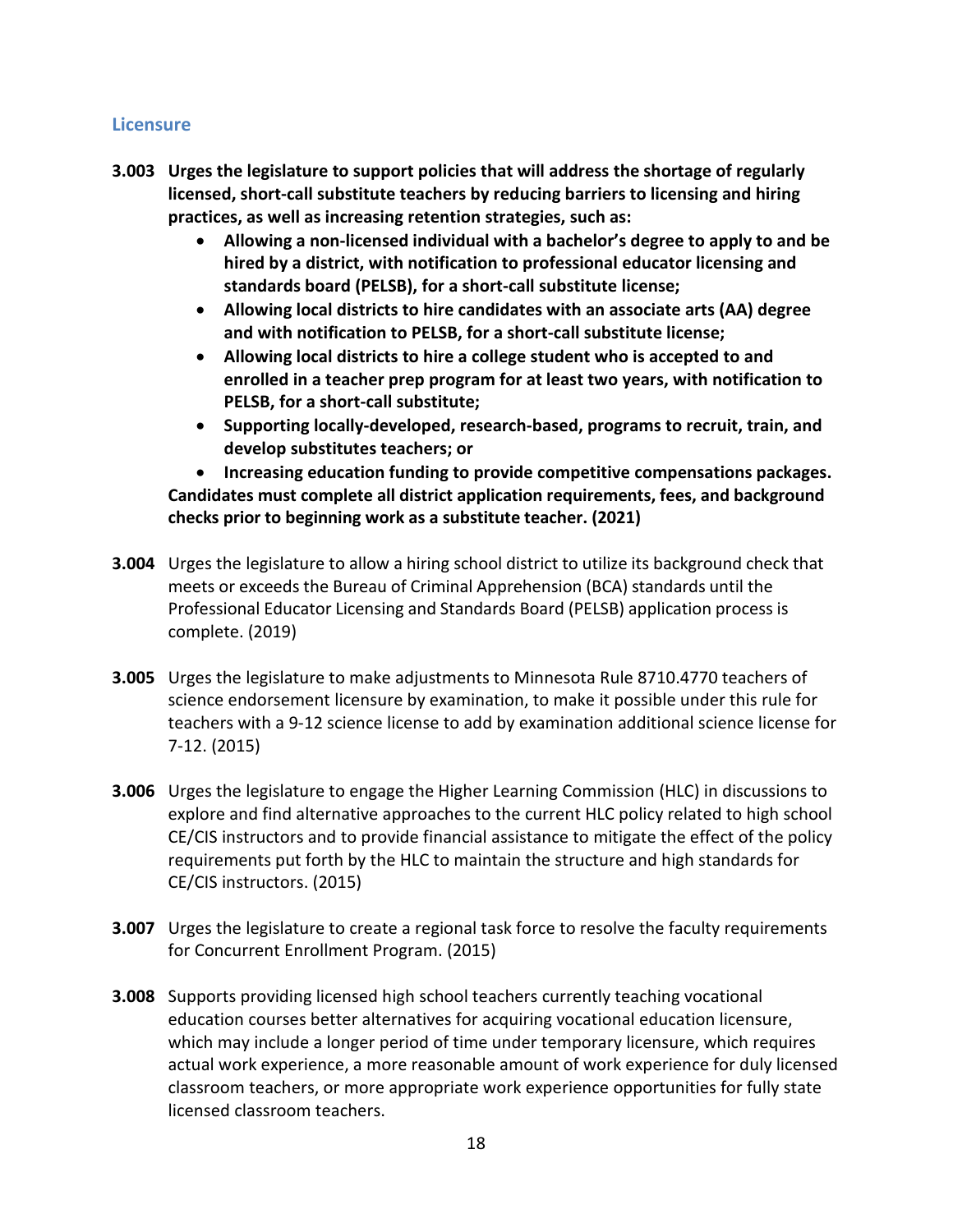**3.009** Opposes licensure requirements for any community education instructor, except in those situations where credit courses are taught for diploma or GED courses or specialized license for classes, such as driver education.

#### **Contracts, Compensation, and Benefits**

#### **3.010 Urges the legislature to address the chronic shortage of support staff facing our school districts. (2021)**

- **3.011** Urges the legislature to oppose legislation that requires school districts to allow a nurse who is not an employee of the school district to accompany a student during the school day. (2020)
- **3.012** Urges the legislature to modify the Wage Theft Law to exempt an employer, as defined under PELRA, from the obligations of required statement of earnings by employer; notice to employee, if the employee is covered under a contract with a collective bargaining agreement; and extend notification period to 30 days from hire date or change. (2019)
- **3.013** Urges the legislature to repeal statutory provisions related to fair share fees. (2019)
- **3.014** Urges the legislature to support policies that will help attract and retain teachers with greater emphasis on:
	- Continuing to increase incentives to teachers in areas of shortage;
	- Hiring staff that reflects the diverse student populations;
	- Reducing barriers to the teacher licensure process;
	- Streamlining and simplifying the teacher licensure process;
	- Providing alternative licensure pathways to career and technical experts;
	- Retaining existing teachers through mentorship and training;
	- Supporting locally developed, research based, programs to recruit, train, and develop potential staff in areas difficult to fill; and
	- Increasing education funding to provide competitive compensation packages. (2016)
- **3.015** Urges the legislature to act on these areas in workers' compensation: 1) support use of the Workers' Compensation Advisory Council (WCAC) system to consider proposals for medical cost containment reforms; 2) oppose expansion of workers' compensation and related health insurance benefits; 3) support continuing the Workers' Compensation Reinsurance Association (WCRA) as the mandatory workers' compensation reinsurer; 4) support modifying state statutes to treat PTSD events involving several affected parties as one occurrence for retention purposes, thereby reducing the exposure of self-insured entities and the statewide insurance pools; and 5) support legislation that would disallow the "stacking" of public employee retirement benefits and workers' compensation benefits. (2014)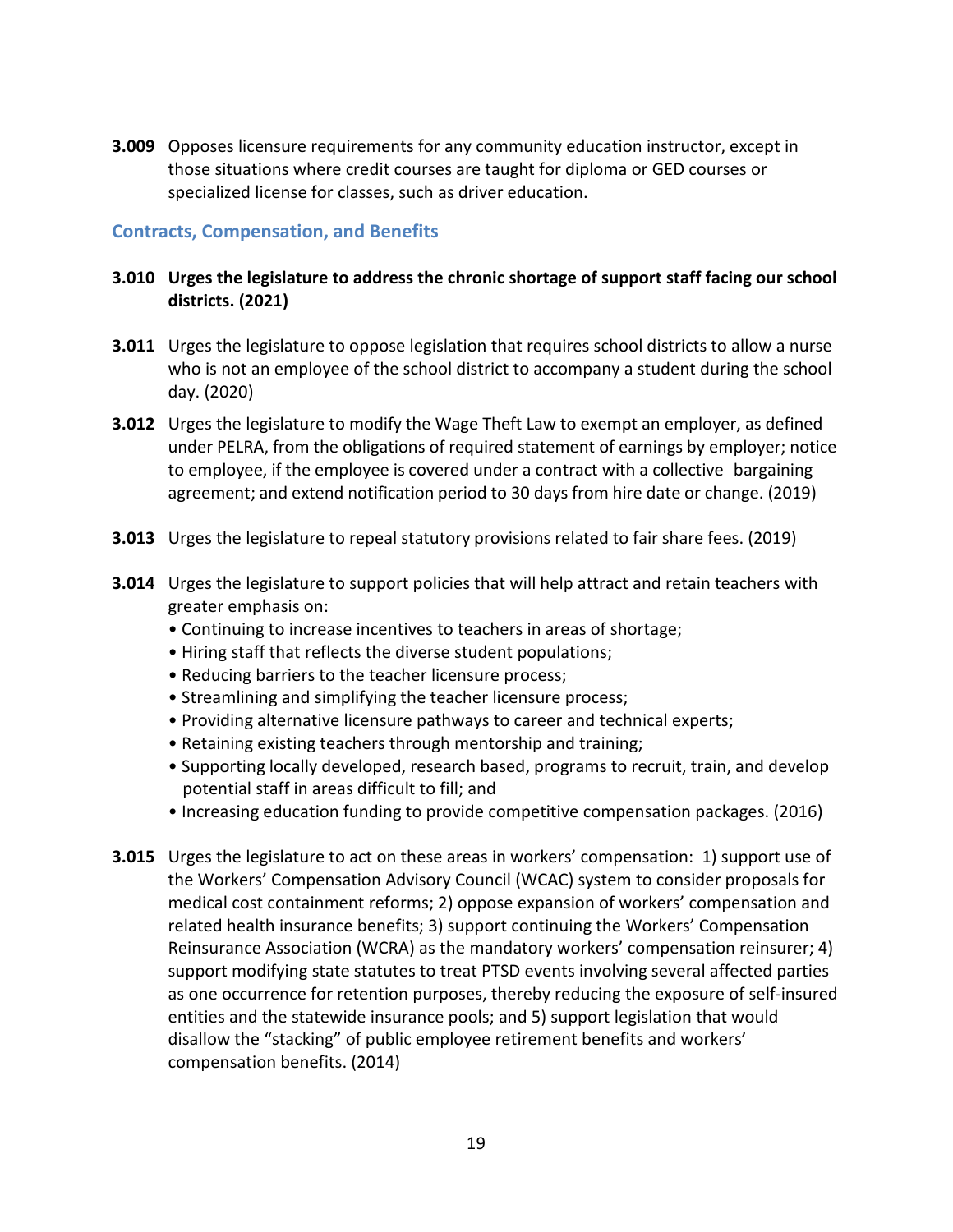- **3.016** Supports a three-year probationary period under M.S. 122A.40 and 122A.41 for the first three years of consecutive employment in a district and for in-district promotion for all licensed staff including administrators and teachers.
- **3.017** Amend the teacher tenure law to allow for a new one-year probationary period for teachers who have been previously tenured in that district but have separated from that district for five-years.
- **3.018** Urges the legislature to study the issue of teacher and administrator tenure/continuing contract in order to provide a research basis upon which to enact reforms. The study should address at least the following issues: 1) The relationship, if any, between tenure/continuing contract and student performance; 2) Barriers (including financial costs) to effective implementation of existing statutes; 3) The implications, including financial costs, of eliminating or modifying tenure/continuing contract; and 4) The experiences of other states that have undertaken tenure reform.
- **3.019** Urges the legislature to allow a school district and an exclusive representative to enter up to a five-year master agreement on a voluntary basis.
- **3.020** Supports amending the present Minnesota Public Employment Labor Relations Act (PELRA) to allow school boards to incorporate into their compensation policies a method for providing additional annual compensation to a teacher who, in the opinion of the school board upon evaluation, is providing excellence in working with the pupils in the district.
- **3.021** Supports permitting school districts to more adequately compensate licensed teachers which are deemed to be in short supply by the legislature and the Minnesota Department of Education and this authority to be apart from, or in addition to, the provisions of the master agreement.
- **3.022** Supports amending M.S. 122A.40, subdivision 7 to stipulate a uniform final date for teacher resignation submission which shall be no later than April 1.
- **3.023** Supports legislation to modify the continuing contract law and the teacher tenure act to indicate that employees may not bump into supervisory, administrative, or extended year positions because they have greater seniority than incumbent employees in those positions.
- **3.024** Supports legislation which will permit school districts which employ previously tenured teachers to observe and evaluate those teachers for two years prior to making a decision on whether or not to grant tenure.
- **3.025** Urges the legislature to enact a law that would limit the liability of districts in instances where a student with a disability does not receive services as specified in the student's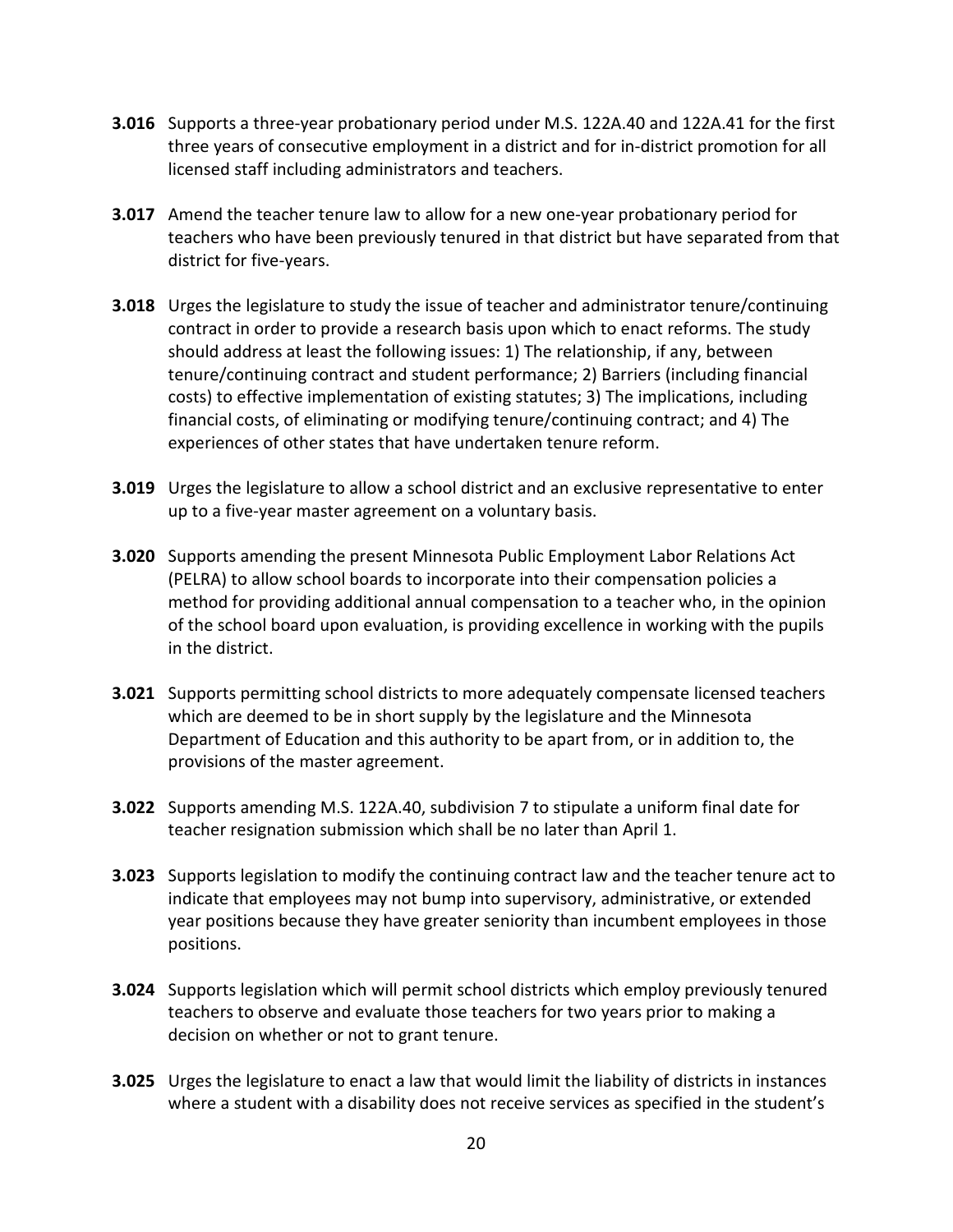Individualized Education Plan (IEP) because the district is unable to hire an appropriately licensed teacher due to a statewide shortage of teachers in the required license area.

- **3.026** Urges the legislature to initiate and adequately fund a program to increase the numbers of teachers of color by recruiting promising high school students and by offering loans to cover their costs for attending a Minnesota college or University, such loans to be forgiven on a phased schedule if the student teaches in the state of Minnesota.
- **3.027** Urges the legislature to amend the law to allow a second probationary period for principals.
- **3.028** Urges the legislature and those bodies with rulemaking authority to clarify that any required paraprofessional credential is not considered to be a license for purposes of M.S. 122A.40 and M.S. 122A.41.
- **3.029** Opposes mandated severance pay.
- **3.030** Opposes establishing public school teacher or other school district employee salaries and fringe benefits on a statewide or regional basis.
- **3.031** Opposes any legislation requiring a minimum level of fringe benefits for public school teachers or other employees.

#### **Site Based Management**

- **3.032** Urges the legislature to allow the development of a pilot program that creates an alternative path to receiving a short-call substitute license wherein applicants would complete a district-sponsored training program. Such a program would support classroom teachers by increasing the number of available substitute teachers and create opportunities for people of diverse backgrounds to work as substitute teachers in their home district. (2019)
- **3.033** Supports a voluntary program and urges the legislature to provide school boards with flexibility from state laws and regulations when school boards implement a Participative Decision Making/Site Management Program in the district.
- **3.034** Believes that any legislation proposing decentralization of decision making should contain the following components: 1) The legislation should clearly state the intended goals (e.g. improved learning, increased parent involvement, possible structural changes, etc.); 2) The legislation should contain an adequate phasing in concept so that districts/sites can receive assistance to be successful and that the change is sustainable; 3) The legislation clearly establishes a process through formal agreement for stakeholders to clarify roles and responsibilities to be carried out by the district and the site (e.g. curriculum, hiring, dismissal, evaluation, liability, etc.); 4) The legislation should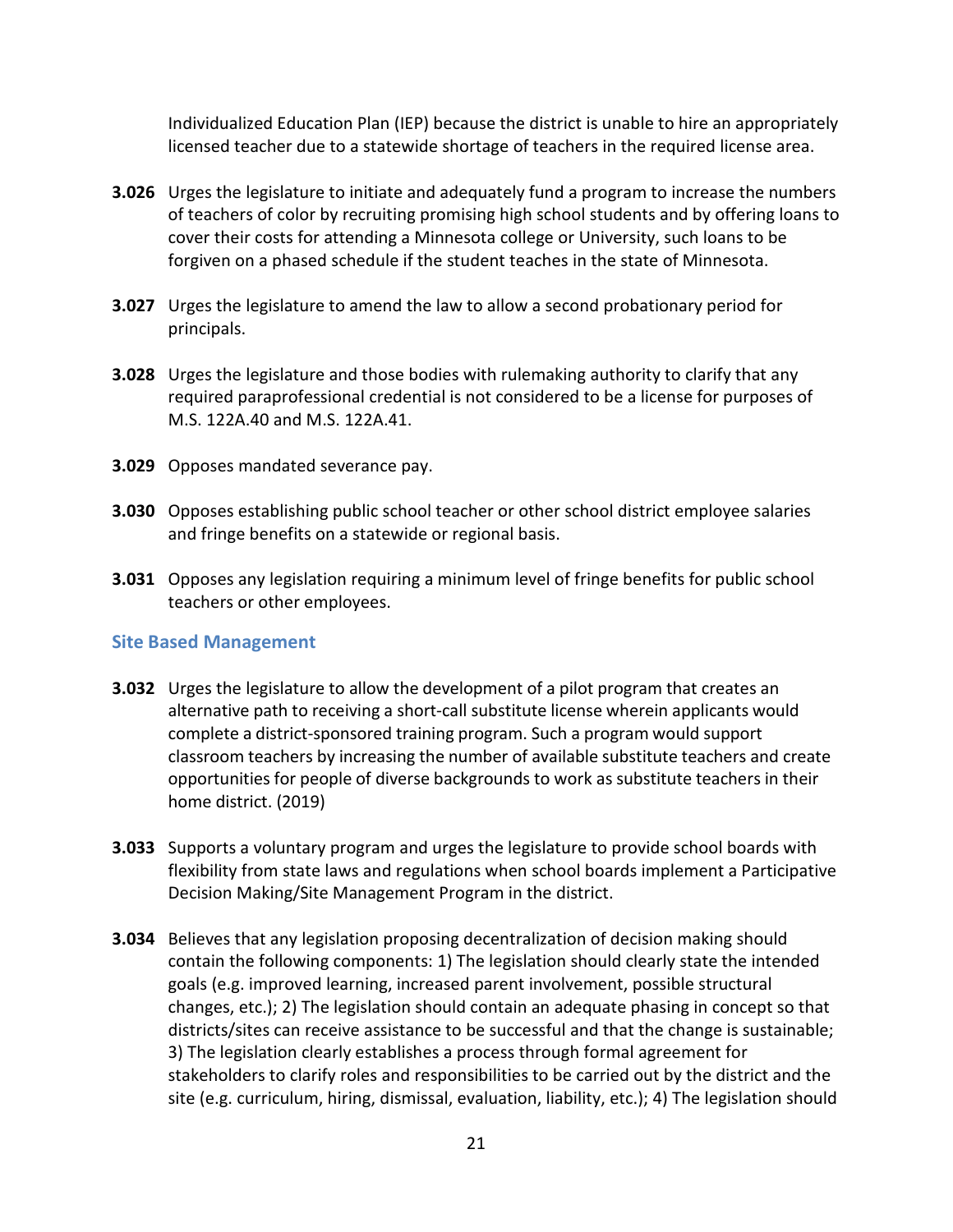provide flexibility , based on responsibilities, for the district and site stakeholders to determine what percent of revenue should flow from the district to the site; 5) The legislation should provide for the creation of baseline evaluation data to determine the effectiveness of decentralized decision making and whether the intended goals of the legislation are being met; 6) The legislation should clarify the support role of the Minnesota Department of Education in decentralized decision making; and 7) The legislation should provide adequate resources and/or incentives to assist the legislation in being successful (e.g. staff development, materials, etc.).

**3.035** Urges the legislature to establish a task force to study and make recommendations on a range of issues prior to full-scale implementation of site-based management, including, but not limited to: data privacy; PELRA and personnel issues; liability; local site accountability; salary differentials; and provisions of federal and state mandates including special needs services (Title 1, Special Education, Limited English Proficiency).

#### **Employee Work Stoppage**

- **3.036** Opposes amending the Public Employee Labor Relations Act to permit employee "sympathy strike" rights.
- **3.037** Urges the legislature to support a change to the current school board teacher collective bargaining: The teachers in a district are prohibited from striking on issues relating to total package compensation (including fringe benefits) if the school board offers the teachers a contract that includes a percentage increase in total package compensation equal to the legislatively enacted percentage increase in the general education formula.
- **3.038** Supports amending the Minnesota Public Employment Labor Relations Act (PELRA) to provide the following: 1) Bargaining would continue as under existing law until September 1 of the odd-numbered year; 2) After September 1 of the odd-numbered year, if either the school board or the exclusive representative of the teachers request arbitration, the Bureau of Mediation Services (BMS) would be required to prepare a list of the items in dispute to be submitted for final-offer total package arbitration based on the positions submitted by the parties during negotiations or mediation; 3) Within 15 days of its receipt of the BMS list of the items in dispute to be submitted for final-offer total package arbitration, the school board would have to notify the BMS whether it would accept submission of the contract to final-offer total package arbitration; 4) If the board accepts submission of the contract to final-offer total package arbitration, the matter would be submitted and both parties would be bound by the results; 5) If the board does not respond within 15 days of the receipt of the BMS list of items in dispute or rejects submission of the contract to final-offer total package arbitration, the teachers could strike after a vote by the bargaining unit membership on the school board's last offer and compliance with current notice provisions; 6) If the vote by the membership is for acceptance of the school board offer, no strike may take place and,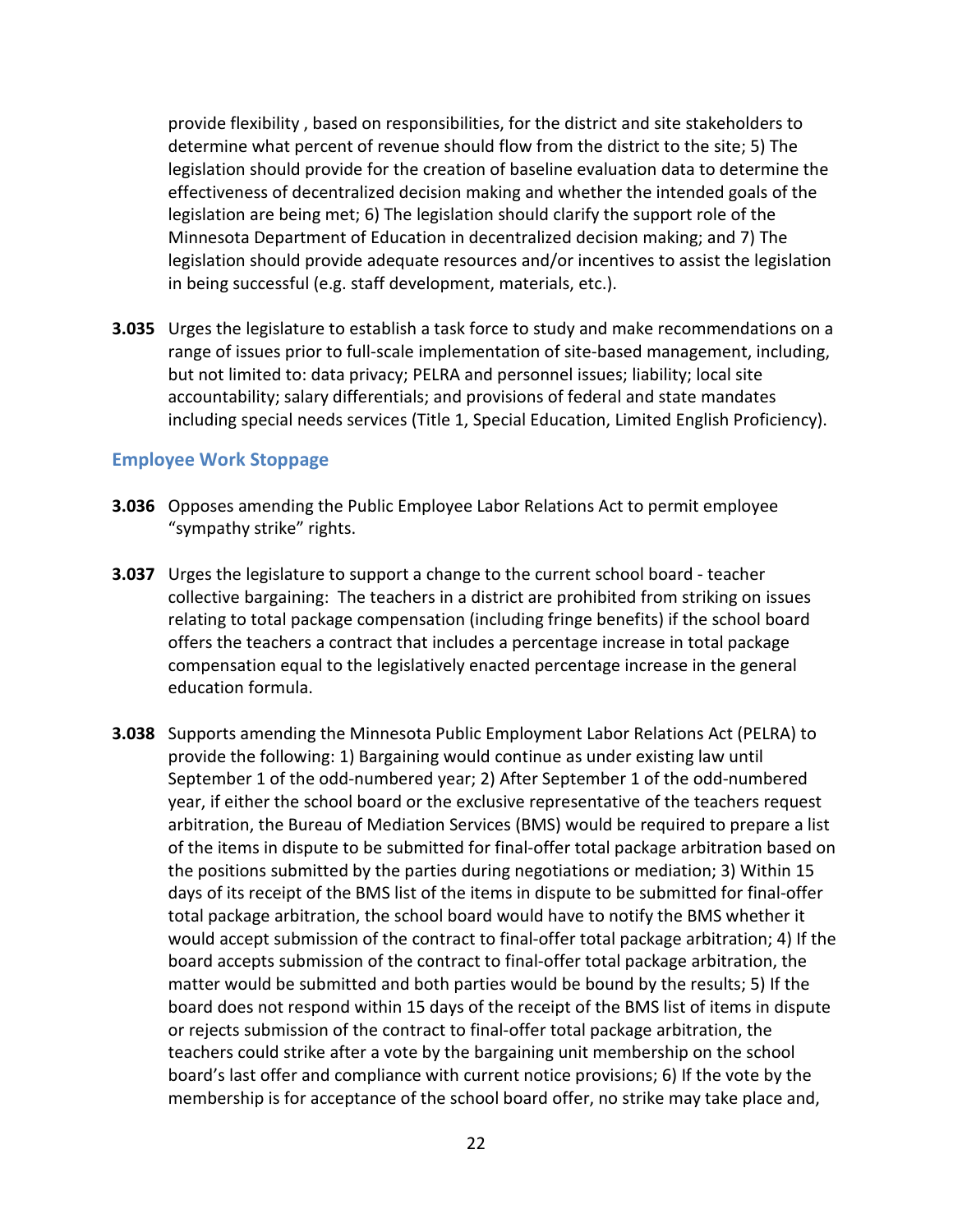upon ratification by the school board, the contract is settled based on the school board's last offer; 7) An arbitrator's award may not place the district in a deficit situation; and 8) If neither party requests arbitration, bargaining would continue as under current law.

**3.039** Supports amending the Minnesota Public Employment Labor Relations Act (PELRA) to provide that if the school board and the exclusive representative of the teachers do not reach a settlement on the master agreement by September 1 of the odd year, the school board and the exclusive representative will be certified for binding arbitration. The school board and the exclusive representative of the teachers will each be required to prepare a list of the items in dispute and submit the list to the Bureau of Mediation Services. Arbitration will take place as presently provided in statute with the exception that the arbitrator's award shall be either the school board's final-offer total package or the exclusive representative final-offer total package unless conventional or item by item final-offer arbitration is mutually agreed upon by the school board and the exclusive representative of the teachers.

#### **Collective Bargaining**

- **3.040** Urges the legislature to oppose legislation that defines Adult Basic Education (ABE) and Early Childhood Family Education (ECFE) teachers as "teachers" in continuing contract and tenure statutes. (2019)
- **3.041** Urges the legislature to clarify the language of M.S. 122a.40, Subd. 10 and M.S. 122a.41, Subd. 14a by adding the following language: "The parties may not ratify a teacher contract effective July 1, 2019, or thereafter, which does not contain a required negotiated plan for issuing an unrequested leave of absence. If a school district needs to place a teacher on unrequested leave of absence after July 1, 2019, and prior to the ratification of a contract effective July 1, 2019, or thereafter, school district policy will be used to determine which teacher will be placed on unrequested leave of absence." (2018)
- **3.042** Urges the legislature to amend PELRA to clarify that, at the expiration of an existing labor agreement between a school district and its teachers, no change in compensation or fringe benefits may be made for teachers until a new labor agreement is fully ratified, and no change in compensation or fringe benefits shall be retroactive unless retroactivity is specifically agreed to as part of the negotiated settlement.
- **3.043** Urges the legislature to amend M.S. 122A.40 to expedite the termination procedures in Subd. 9 and the immediate discharge procedures in Subd. 13 by codifying the timeline for remediation and limiting the use of arbitration to cases of immediate discharge.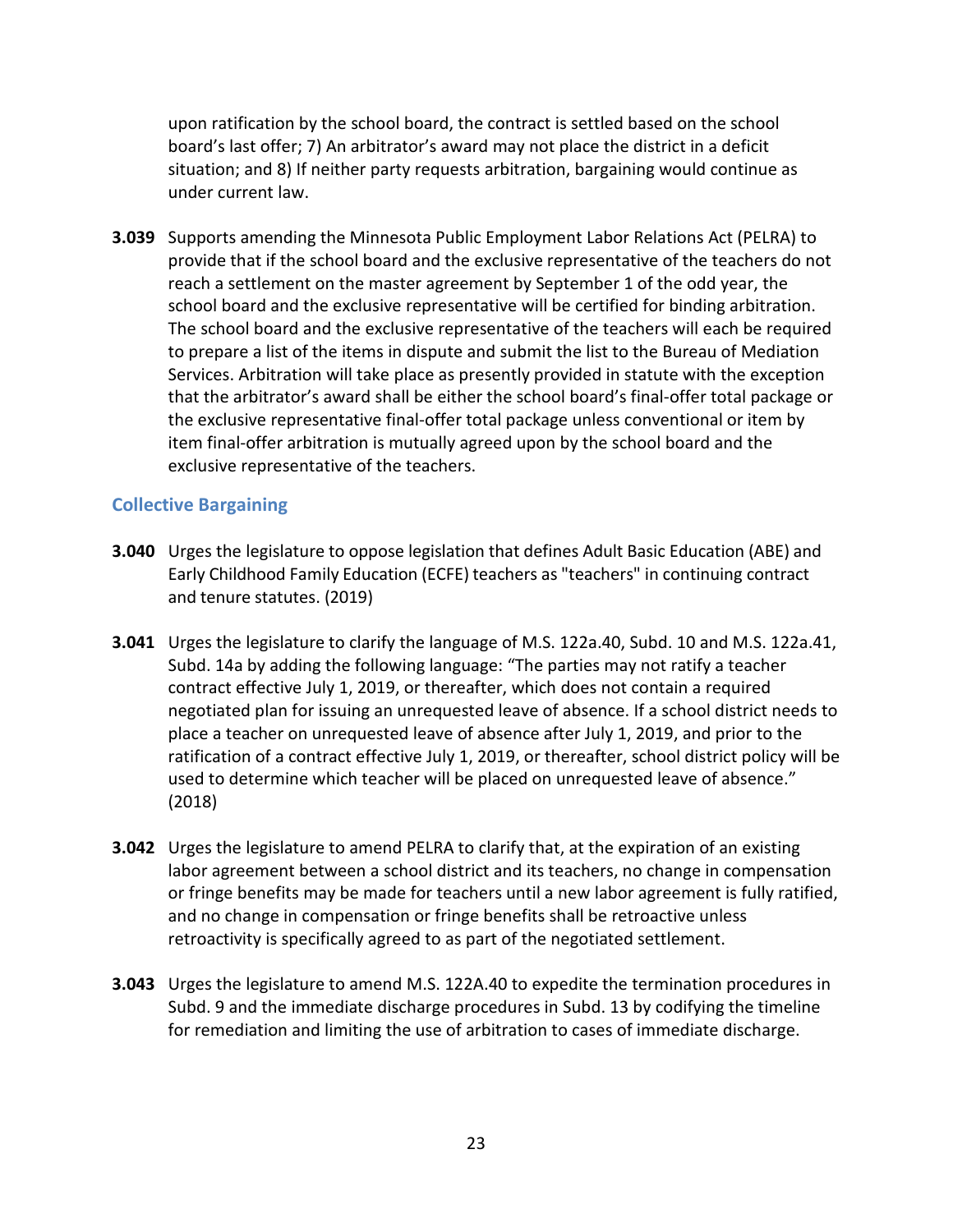- **3.044** Opposes further changes in the Public Employees Labor Relations Act which would increase employee authority and supports preserving lay control of public school districts.
- **3.045** Believes that school administrators should have meet and confer rights only, no right to strike, and arbitration should be voluntary and not binding.
- **3.046** Supports amending present legislation to provide that exclusive authority for master agreement ratification be limited to the local school board and the local staff and opposes any legislation that allows unified bargaining group authority to approve or disapprove a district's master agreement settlement.
- **3.047** Supports legislation prohibiting an arbitration award requiring a district to incur a net deficit in the district's general fund.
- **3.048** Supports limiting the scope of negotiable items to wages and fringe benefits; but excluding the policy-making or program development of the board.
- **3.049** Urges the legislature to ensure that any changes to Minnesota statutes or rules that impact collective bargaining agreements should not be effective until after the collective bargaining agreement has been re-authorized.
- **3.050** Opposes a time-specific penalty that would be imposed on school boards for not reaching an agreement with the exclusive representative of teachers.

#### **Leaves of Absence**

- **3.051** Supports extending the same timelines, definitions, and procedures for placing licensed personnel on unrequested leave of absence to all school districts as districts in cities of the first class.
- **3.052** Urges the legislature to amend M.S. 123A.33, Subd. 8, to clarify that a teacher's placement on unrequested leave of absence in the year in which the cooperative provides the required notice must be a direct result of the members' district's withdrawal of students or program(s) from the cooperative or withdrawal from the cooperative altogether.
- **3.053** Urges the legislature to amend M.S. 179A.07, subdivision 6 to clarify that school boards must grant a leave of absence to union officers or representatives only to conduct local exclusive representative duties.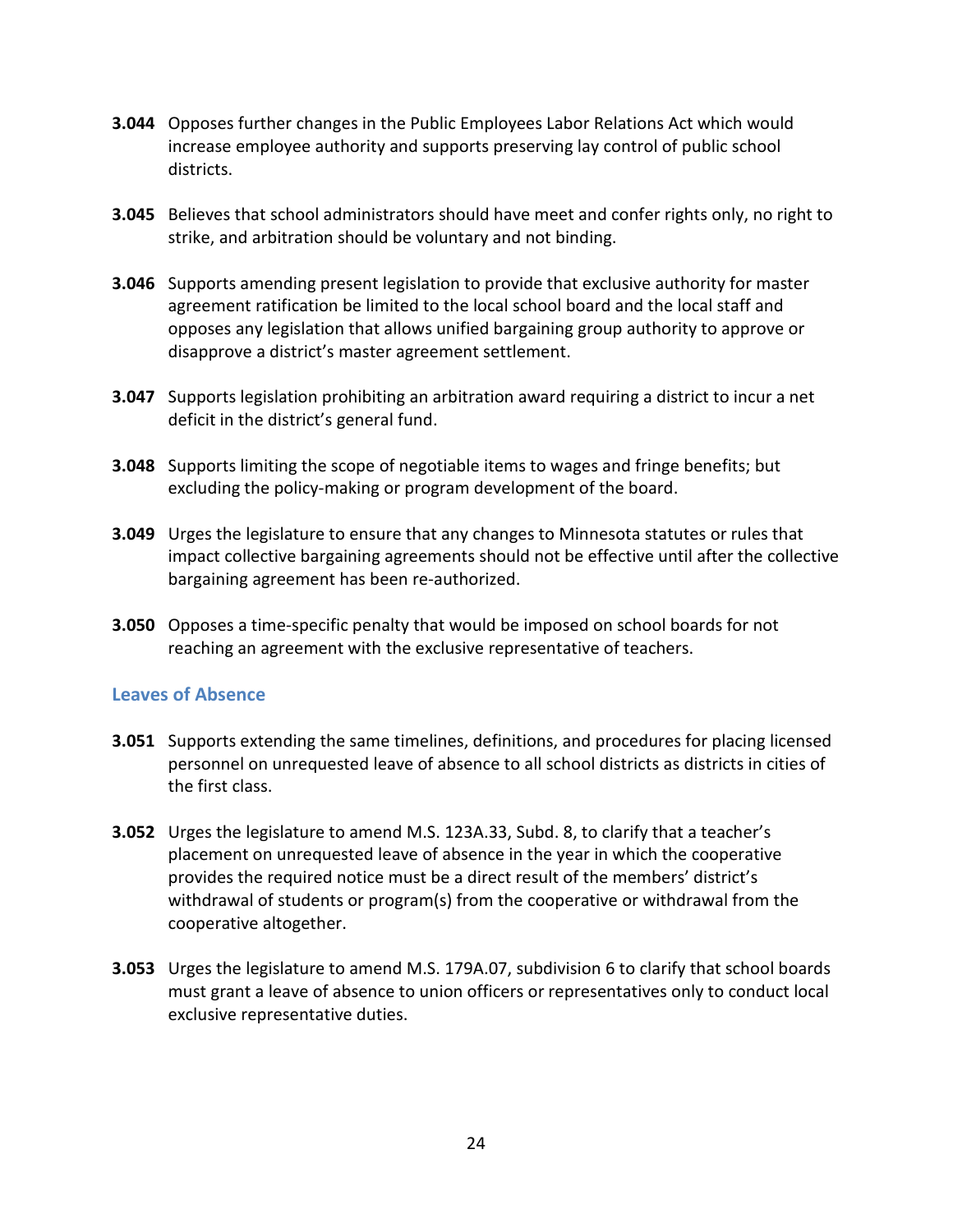#### **Seniority**

- **3.054** Supports repealing M.S. 179A.03, subdivision 14 which expands the definition of public employees to include part-time, temporary and substitute teachers.
- **3.055** Supports amending M.S. 122A.40 & M.S. 122A.41 to grant administrators seniority as teachers from the date of hire as a teacher and seniority as an administrator from the date of appointment as administrator while retaining separate seniority as a teacher.
- **3.056** Supports providing that teachers already under contract who acquire additional certification thereafter be granted additional seniority at the time of said subsequent certification, with prior seniorities to remain intact.

#### **Public Employee Retirement**

- **3.057** Urges the legislature to allow school districts the authority to levy for increased pension costs for school employees who are members of either the Public Employee Retirement Association (PERA) or the Teachers Retirement Association (TRA). (2013)
- **3.058** Urges the legislature to enact legislation requiring any changes to the contribution rates to the Teachers Retirement Association (TRA) be covered by additional state aid or shared equally between the employer and the employee. (2013)
- **3.059** Urges the legislature to cease the reduction in state aid payments to local school districts enacted in fiscal year 1998 for reduced employer contributions to the PERA and TRA funds of its employees while holding harmless those districts that would experience a negative financial impact.
- **3.060** Urges the legislature to balance the membership of the Teachers Retirement Association (TRA) Board of Trustees in order to achieve a balance of employee and management representation and further that the legislature uses long-term fiscal notes to determine the impact of benefit and/or plan changes in the short- and long-term for Minnesota school districts.
- **3.061** Urges the legislature to adopt legislation directing the Teachers Retirement Association (TRA) to allow the purchase of TRA service credit for one year general leaves of absence granted to certified staff.
- **3.062** Urges the legislature to repeal the 30 day waiting period immediately following retirement so it would allow a retiree to return to work without loss of benefits.
- **3.063** Urges the legislature to hold school districts harmless from costs associated with underfunded employee pension plans.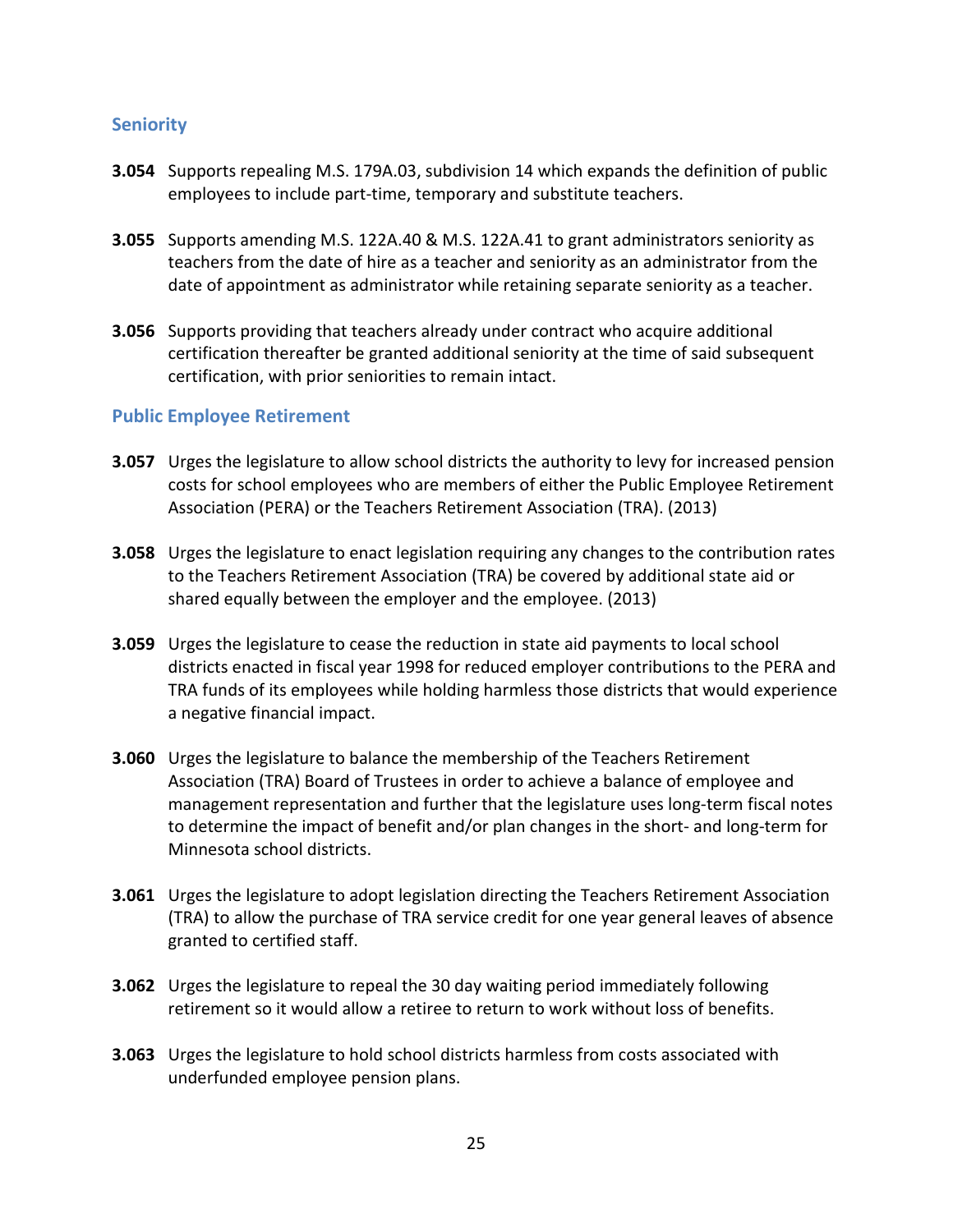**3.064** Urges the legislature to amend the Teachers Retirement Association (TRA) statutes so that, unless the school board acts to accept the retirement, any teacher who retires before completing his/her individual employment contract will not be allowed to begin collecting his/her TRA benefits until July  $1<sup>st</sup>$  following the date of retirement.

#### **Unemployment Compensation**

**3.065** Supports legislation that provides teachers who are terminated or placed on unrequested leave of absence, effective June 1, are not eligible to receive unemployment compensation until September of that same year.

#### **Professional Development**

- **3.066** Urges the legislature to merge the Teacher Development and Evaluation (TDE) and Alternative Teacher Professional Pay System (ATPPS). (2015)
- **3.067** Urges the legislature to expand the Teacher Loan Forgiveness Program to help address the long-term teacher shortage. (2015)
- **3.068** Urges the legislature to provide adequate, inflation adjusted, ongoing revenue to fund mandated teacher development and evaluation. (2014)
- **3.069** Urges the legislature to remove the funding cap for Q Comp to allow more school districts to participate. (2014)
- **3.070** Urges the legislature to fund research-based training opportunities for current and future public school principals.
- **3.071** Urges the legislature to identify the existing needs and provide public school boards with sustainable support and adequate resources to successfully implement the statutory requirements that exist within the teacher and principal evaluation laws.
- **3.072** Urges the legislature to remove the requirement for school district to reserve an amount equal to at least two percent of the basic revenue formula for staff development purposes.

### **4. GOVERNANCE**

**4.001 Urges the legislature to not support the proposed constitutional amendment in its current form. (2021)**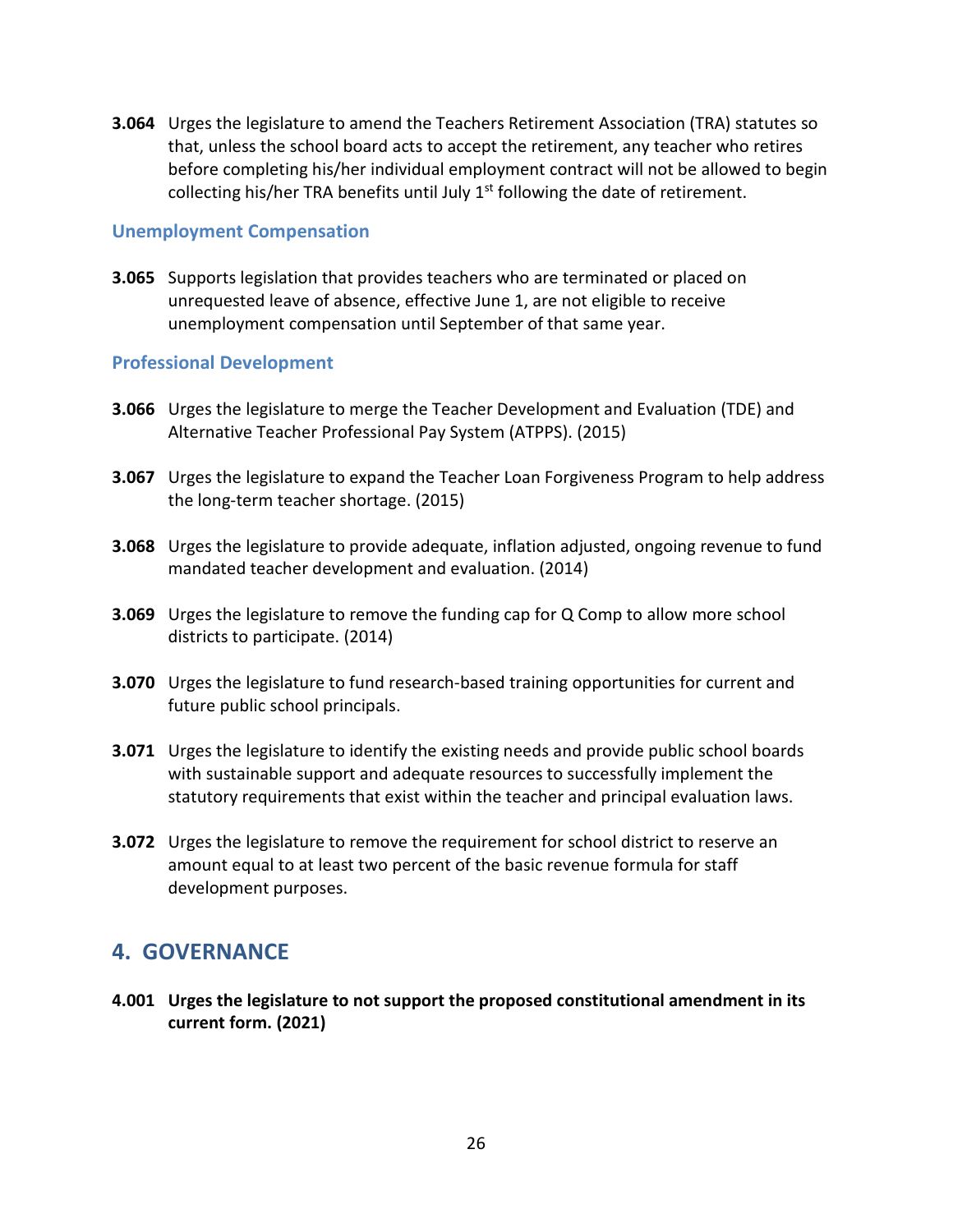### **Equal Opportunity**

- **4.002** Supports re-examination of the statutes on discrimination so that the statute and implementing rules and regulations do not place unreasonable requirements upon the administration of public school districts and to consider the fiscal impact on districts.
- **4.003** Supports legislation providing equal opportunity in curriculum, athletics, hiring, promotion and personal development of students, staff, committees, and boards.
- **4.004** Supports the following changes to M.S. 471.991 .9981 (Pay Equity Comparable Worth) and M.S. 124A.31 (Equitable Compensation Penalty): 1) Provide that any future interpretive changes in M.S. 471.991 - .9981 and M.S. 124A.31 be made through the Administrative Procedures Act for rule making purposes; 2) Change the penalty language in M.S. 124A.31 so that any fines levied against a school district are held in escrow for that district until compliance has been reached; and 3) Support further changes in statute to promote fairness and consistency in interpretation and application of M.S. 471.991 - .9981 and M.S. 124A.31.

#### **Local Control**

- **4.005** Urges the legislature to clarify that a legal daily newspaper should be issued in print or digital format at least five days a week, and if not a daily, the newspaper should be issued in print or digital format at least twice a month. (2020)
- **4.006** Urges the legislature to retain a school district's local authority in determining curriculum, course offerings, graduation requirements, and other locally developed standards, where applicable. (2019)
- **4.007** Urges the legislature to allow for expansion of the number of e-learning days from five up to 10 days, as determined by the school board. (2019)
- **4.008** Urges the legislature to oppose any state mandated start and end times for the school day. (2018)
- **4.009** Urges the legislature to amend M.S. 123B.195 to increase the maximum amount earned by a school board member from \$8,000 to \$10,977; however, school board members' pay for driving school buses is exempt. (2018)
- **4.010** Urges the legislature to allow local school boards and school leaders to work with emergency responders to develop emergency drills that do not force evacuation. (2018)
- **4.011** Urges the legislature to eliminate the voter-initiated option allowing 50 voters to propose consolidation of two or more districts. (2017)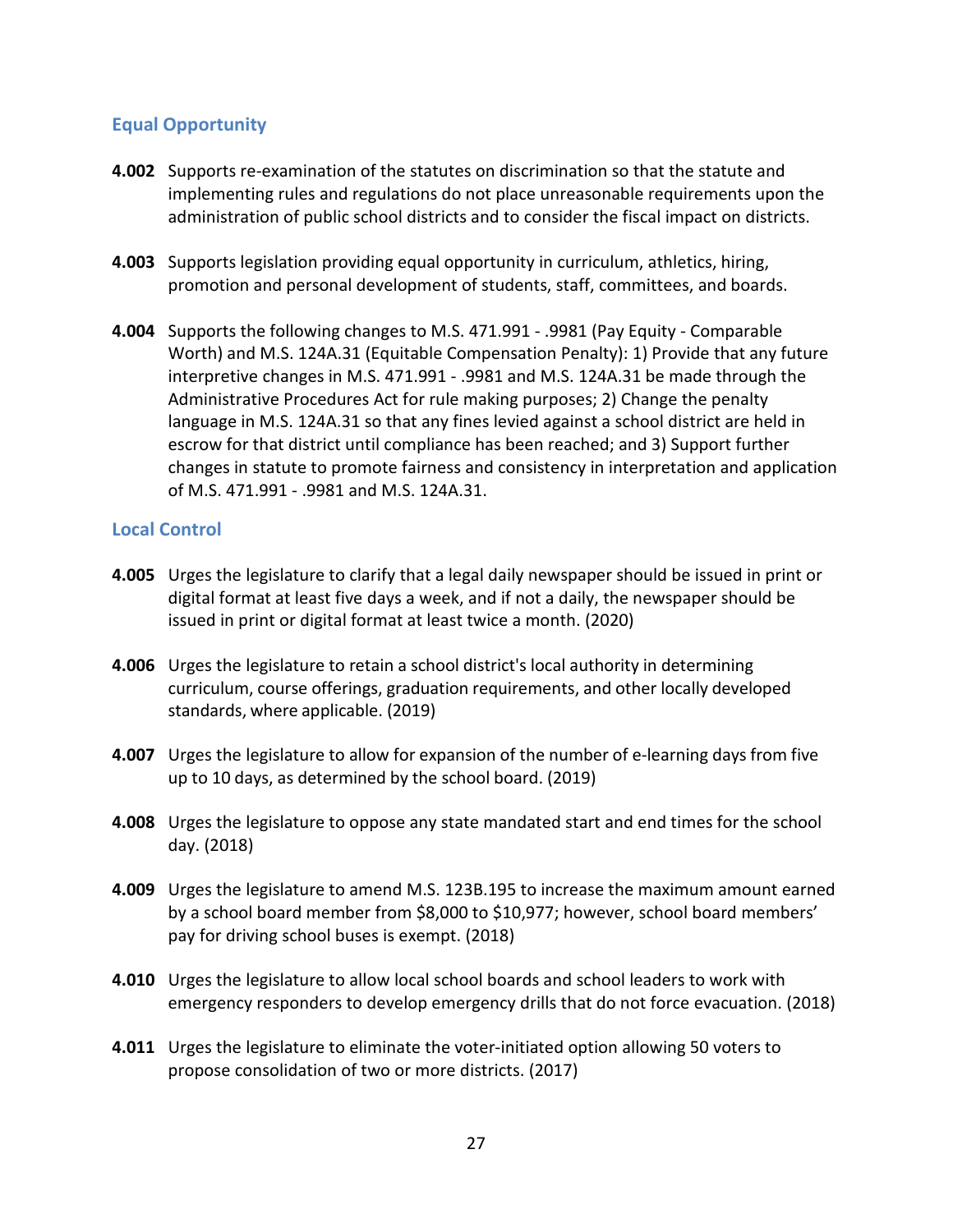- **4.012** Urges the legislature to provide additional revenue and flexibility in the use of existing K-12 funding streams for school districts to invest in cyber-security solutions in order to protect student and school district data collection and storage systems. (2017)
- **4.013** Urges the legislature to allow for flexibility in setting a school calendar when a school district has a majority of student groups not meeting proficiency according to the Minnesota Comprehensive Assessments. (2016)
- **4.014** Urges the legislature to eliminate the new mandated civics test that requires students to pass 30 of 50 questions from the United States citizenship test, as a new required test from the 2016 legislative session. (2016)
- **4.015** Urges the legislature to allow a trial group of school districts to publish notices for school district communications using a web-based publication system. This trial would allow school districts to collect information on community engagement and financial savings by using web-based publications. (2013)
- **4.016** Supports legislation allowing school boards to select the official newspaper they believe best serves the needs of their district and citizens. Further supports legislation which will allow school boards the option to publish their school board meeting minutes and any statutory or regulatory mandated official notices on the internet or in the district's official newspaper at the discretion of the school board based on a resolution adopted at the school board's organizational meeting.
- **4.017** Urges the legislature to allow school boards the authority to purchase or rent high school graduation gowns and/or caps.
- **4.018** Opposes legislation mandating the training of school board members.
- **4.019** Urges the legislature to support present law, M.S. 123A.45, which provides a process for school districts and taxpayers to annex or detach land from school district boundaries. This process is based on the authority of school boards to approve or deny a petition for the annexation and/or detachment.
- **4.020** Urges the legislature to oppose legislation which would enable any other local unit of government or legislatively created entity (e.g., metro council, education boards, or mayoral control of schools) to have expanded authority over K-12 school districts in lieu of a locally-elected school board.
- **4.021** Urges the legislature to amend online learning option for the purpose of re-establishing local school board authority over the academic standards required for graduation from an independent school district.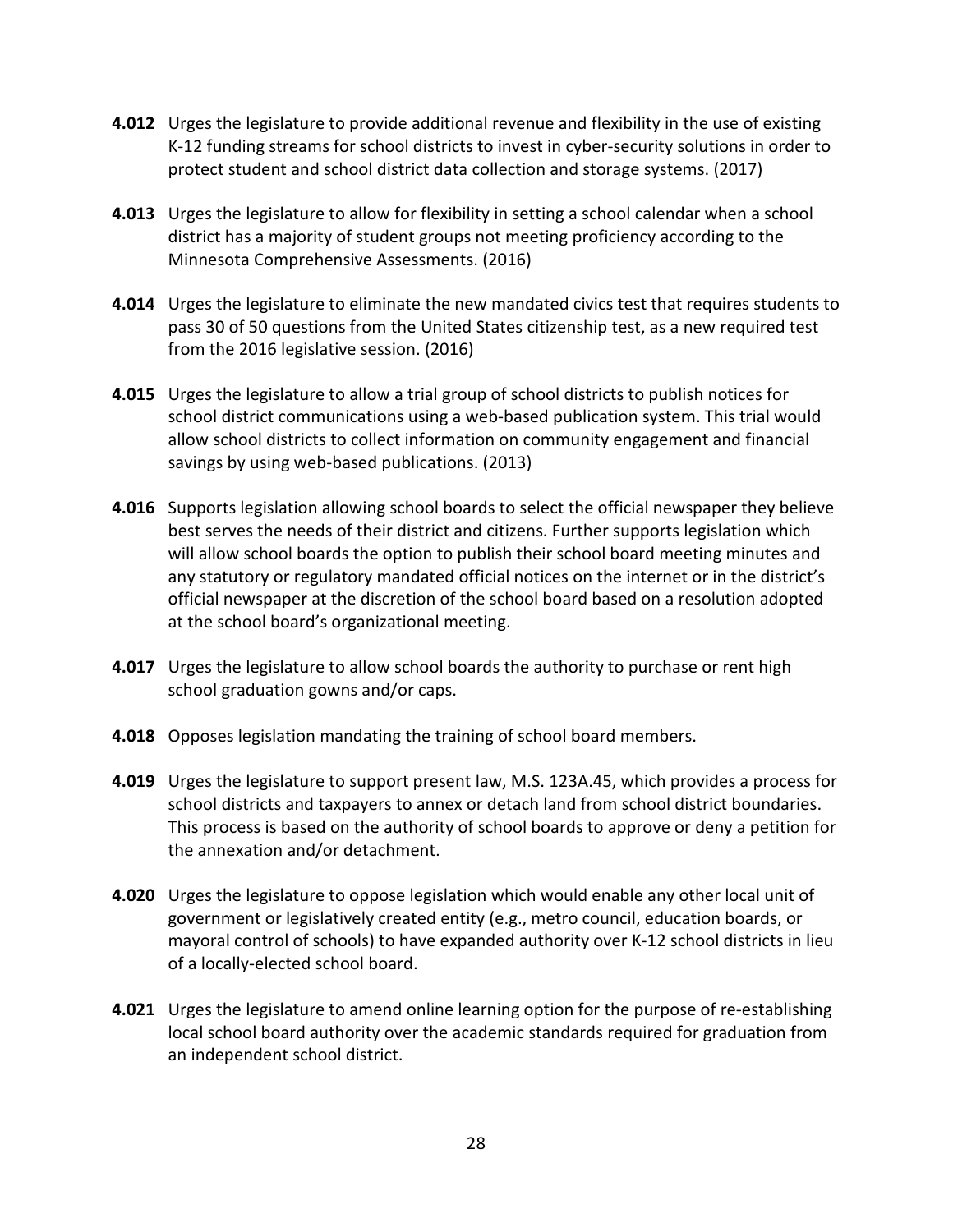- **4.022** Urges the legislature to amend current law to permit districts to sponsor charter schools while retaining the school and the pupil count on district balance sheets.
- **4.023** Opposes the mandatory consolidation of school districts.
- **4.024** Supports legislative positions that continue to insure local control of public schools.
- **4.025** Opposes enactment of initiative and referendum proposals.
- **4.026** Supports allowing each school district to plan its own programs within the guidelines of the Minnesota Department of Education in organizing the district's educational program, such as hours and locations in and during which the students may pursue their goals, under the program as set by the local school board.
- **4.027** Supports amending Minnesota Statutes to allow local school boards to establish the annual student school calendar, including beginning and ending dates.
- **4.028** Opposes legislative proposals that would infringe on local control in determining appropriate access to soft drinks in schools.
- **4.029** Urges the legislature to repeal the amendments made in the 2004 session to M.S. 471.975, which placed requirements on school districts to pay the salary differential of employees who are called to active military duty.
- **4.030** Urges the legislature to oppose any mandate that would require a school district to spend a specific percentage of their budget on regular classroom instruction.
- **4.031** Urges the legislature to amend Minnesota Statute and Rule to allow locally elected school boards to establish and operate a flexible learning year program without the approval of the Commissioner of Education.
- **4.032** Urges the legislature to require school boards to pass a combined polling place resolution only if the combined polling places have changed since the previous resolution. (2019)
- **4.033** Urges the legislature to allow local school districts to fill school board member vacancies by appointment of an eligible individual until the school district's next election cycle. (2018)

#### **School Board Elections**

**4.034** Supports a school election laws that provide: 1) A school board is authorized to choose either the even or odd year in which to hold the district general election; 2) Special elections, other than excess levy referendums and special elections to fill board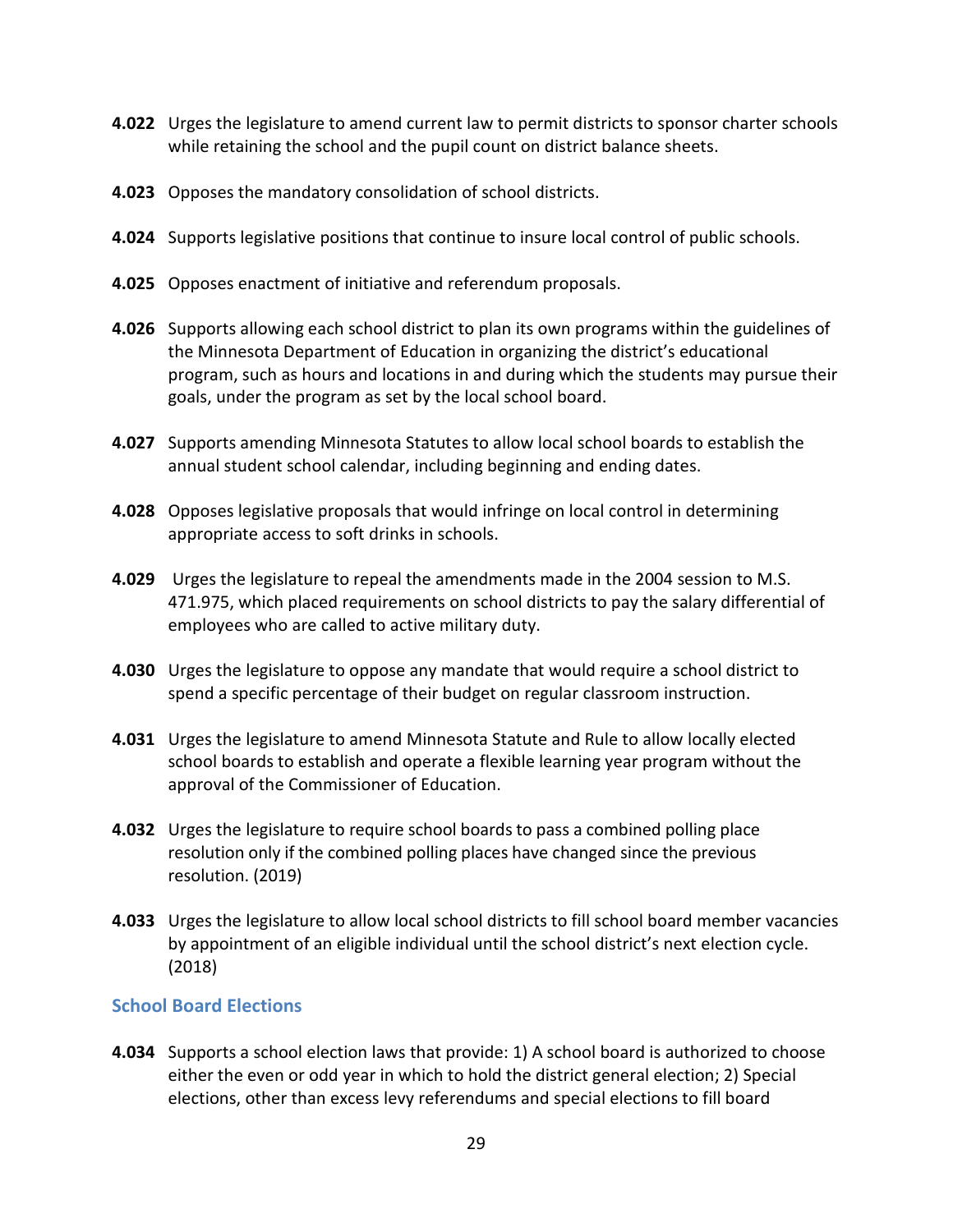vacancies, could continue to be held at times allowed under present law and would not be mandated to be held on a uniform election date; 3) Political party designation would not be mandated for school board elections; 4) Economic disclosure for candidates for the school board is not required; and 5) Establishment of election districts for the purpose of electing school board members from such district or election of school board members on an at large basis would continue to be a local option.

- **4.035** Opposes any change in the Constitution of Minnesota that would permit recall elections of school board members.
- **4.036** Opposes a limit on the number of consecutive years that a person may serve as a school board member.
- **4.037** Supports legislation allowing consolidated school districts to move from election districts to at large elections.
- **4.038** Urges the legislature to enact legislation which provides school boards with a procedure which allows the election of board members to be altered from a method of election from election districts to a method of election at-large.

#### **Data Privacy**

- **4.039 Urges the legislature to amend the Minnesota Government Data Practices Act to authorize school districts and other units of local government to assess and recover all reasonable costs of fulfilling public data requests, including the cost of supplies, equipment, staff time, consultation with legal counsel and other resources necessary to adequately search, retrieve, redact private and confidential data, and prepare electronic files or printed documents for inspection or delivery of copies. (2021)**
- **4.040** Urges the legislature to allow a school district/school board to assess a reasonable charge or require the requesting person to pay a reasonable fee to inspect data. (2017)
- **4.041** Urges the legislature to clarify that the data challenge provision of M.S. 13.04, Subd. 4, is only available to challenge the completeness of data or correct factual inaccuracies. (2013)
- **4.042** Supports legislation stating that any release of a public school district census list shall not be used for selling or soliciting purposes.

#### **Open Meeting Law**

**4.043 Urges the legislature to revise the current open meeting law, Minnesota Statutes Chapter 13D, to allow for the use of online interactive digital meetings as long as requirements are met to promote transparency and engagement. (2021)**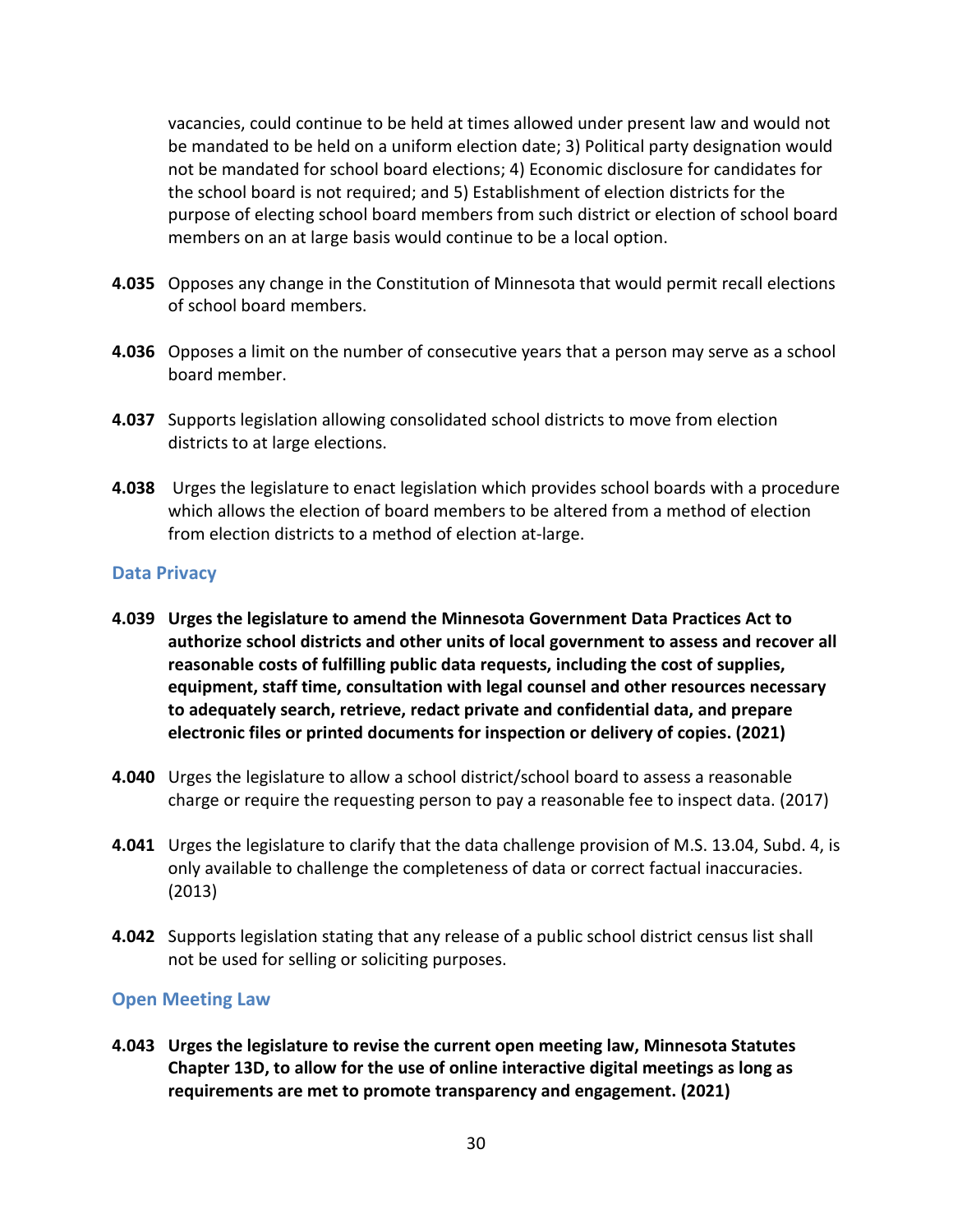- **4.044** Urges the legislature to allow school board official meetings to be held outside of the territorial boundaries in order to achieve enhanced collaboration and cooperation with other school districts and/or local government entities. Meetings will be required to be held within the boundaries of one of the collaborating entities.
- **4.045** Supports the present open meeting law as interpreted by the Minnesota Supreme Court permitting a meeting of less than a quorum to be an exception under the open meeting statute.
- **4.046** Supports legislation which would make electronic recordings of closed negotiations strategy meetings public information only if a judge would rule that improprieties occurred during the meeting.

#### **Insurance**

- **4.047** Urges the legislature to modify the current process for a bargaining unit to move to:
	- Clarify that a bargaining unit can only move to PEIP upon expiration of the current health contract.
	- Require that a majority of the bargaining unit's full membership vote to move to PEIP. (2019)
- **4.048** Urges the legislature to modify M.S. 43A.316 Public Employees Insurance Program (PEIP) to require that any exclusive representative that desires to join PEIP must secure the approval of the other exclusive representatives representing employees of the public employer and approval of the governing body of the public employer before it can participate in the program. (2013)
- **4.049** Urges the legislature to fully fund, with state aid, the premiums and associated costs for the proposed paid Family and Medical Leave Bill for school districts, should this become law. (2019)
- **4.050** Opposes mandating participation in a state-operated insurance pool for public school districts.
- **4.051** Urges the legislature to support a school board option to participate in the State Employees Group Insurance Program (SEGIP) as a measure to provide an additional option for health care insurance.
- **4.052** Urges the legislature to support statutory changes to the conditions for participation in the Public Employees Insurance Program (PEIP). The changes to the conditions for participation in PEIP should include a requirement for representation by all insurance eligible employees to determine whether or not all insurance eligible employees will join PEIP.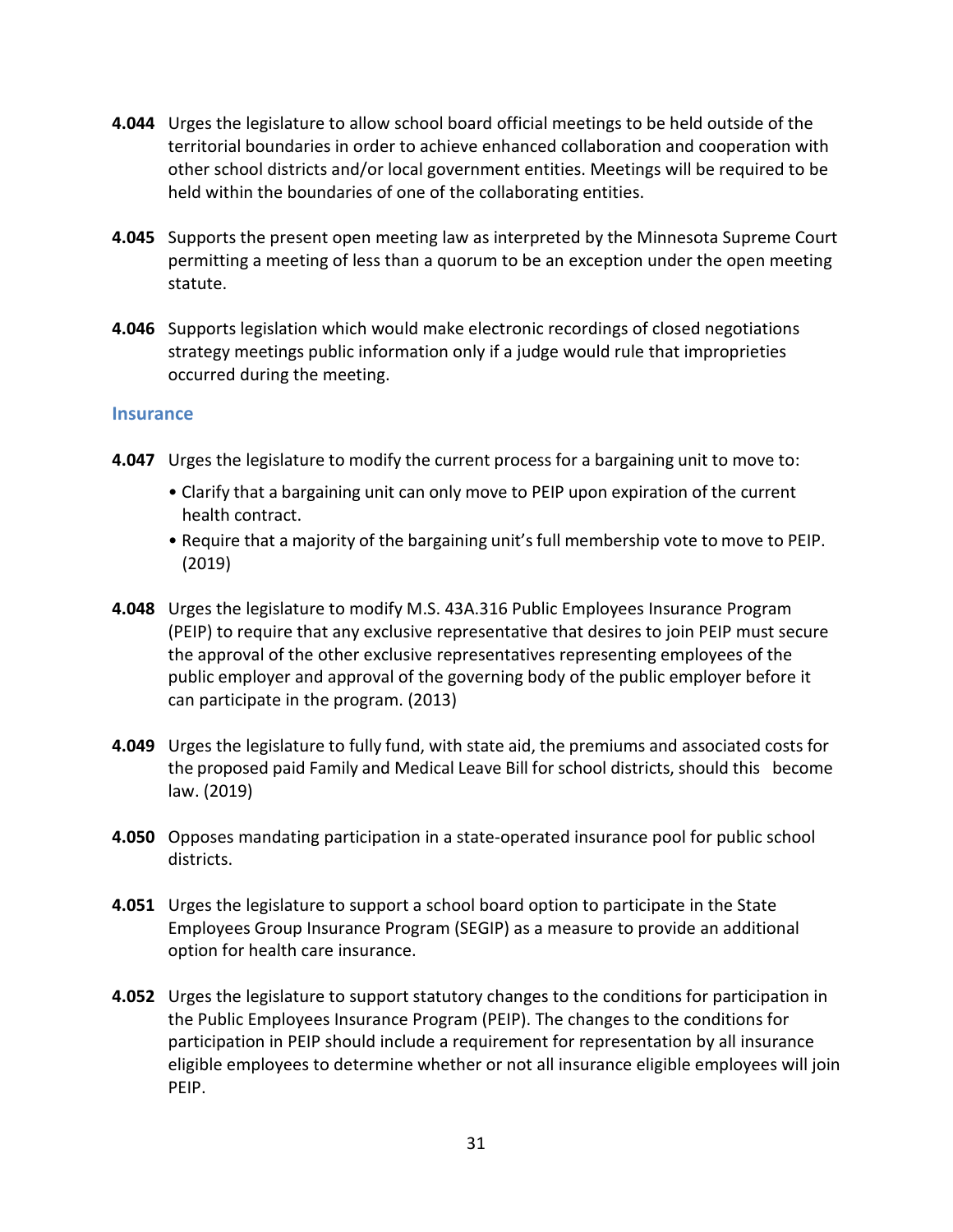- **4.053** Supports legislation which requires building contractors and/or construction managers to procure "builders risk insurance" for school district construction and that construction contracts that school districts enter into must provide for this insurance procurement by the building contractor or construction manager and that such construction contracts must not waive the rights of school districts or their selfinsurance pool to recover for damages sustained during construction operations.
- **4.054** Supports repeal of statute relating to punitive liability for board members, officers, and employees. Further supports amending the Minnesota Municipal Tort Liability Act to provide immunity for school districts from any claims of vicarious liability arising out of the sexual misconduct of any school district employee or officer.

#### **Statute of Limitations**

**4.055** Supports the Minnesota Supreme Court Interpretation of M.S. 541.073, which provides that the limitations period for an action for damages based on personal injury caused by sexual abuse that took place while the abused person was a minor must be commenced against the school district that employed the alleged abuser within six years of the time the abused person reaches the age of majority.

#### **Student Discipline and Related Matters**

- **4.056** Urges the legislature that the authority to review expulsions imposed by school boards under M.S. 121A.47, Subd. 13, as granted to the Minnesota Department of Education by M.S. 121A.49, be revised to be nonbinding on school boards or school districts, with the provision that any recommendation by the department of education to reverse or otherwise modify a student expulsion must be acted upon by the affected school board to accept or reject the recommendation. Inaction by the affected school board will allow the department of education recommendation to go into effect; and further that any expulsions involving students who are still enrolled in a Minnesota public school that were reversed or otherwise modified under the above referenced statutes be allowed to be reinstated upon an affirmation vote by the affected school board. The length of such a reinstated expulsion shall be equal to the number of calendar days that were remaining in the original expulsion at the time of the reversal or modification. Any such reinstated expulsion shall be eligible for appeal to the Minnesota court of appeals. Any such reinstated expulsion shall remain in effect during the course of any appeals. (2013)
- **4.057** Supports amending the Minnesota Pupil Fair Dismissal Act as follows: "M.S. 121A.49 Appeal. An exclusion or expulsion decision made pursuant to sections 121A.40 to 121A.56 may be appealed to the Commissioner of the Minnesota Department of Education. If the Commissioner or the Commissioner's representative determines that the exclusion or expulsion decision made by the school board is in violation of Title VI of the Civil Rights Act of 1964 (Public Law Number 88-352) or Chapter 363, or that due process rights were denied the student, the Commissioner or the Commissioner's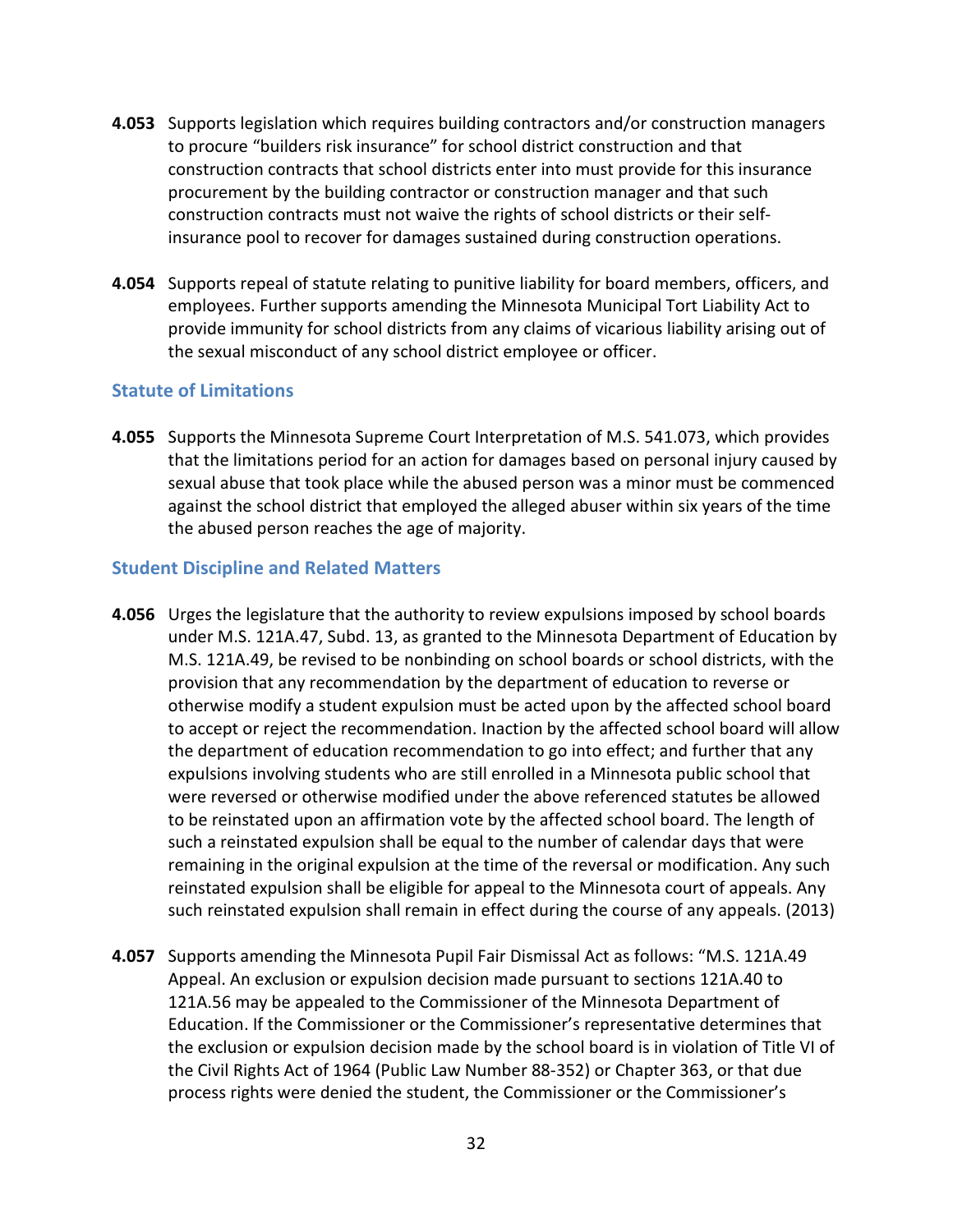representative shall overrule the school board's decision. Such ruling shall be binding upon the parties, subject to judicial review as provided in section 121A.50."

# **5. EDUCATION PROGRAMS**

#### **Student Fees**

**5.001** Supports legislation authorizing the charging of student fees for makeup courses offered for credit towards graduation which are conducted outside of the regular school day.

#### **Postsecondary Preparation**

- **5.002** Urges the legislature to provide funding and support for regional Career and Technical Education (CTE) centers in order to provide students opportunities to learn skills and earn certifications in the skilled trades. The CTE centers would support students and adults with credentialing, certifications, and retraining for school and local/regional businesses. These centers will be more focused on skill attainment while in high school, partnering with local business and industry for internships, and job experiences. (2020)
- **5.003** Urges the legislature to support expansion of Youth Skills training programs and other student work-based learning opportunities. (2019)
- **5.004** Urges the legislature to create a funding mechanism for CIS teachers and concurrent enrollment teachers to obtain 18 credit hours in their content field to meet the HLC faculty qualifications. (2016)
- **5.005** Urges the legislature to fully fund the concurrent enrollment funding formula of \$150 per pupil unit. (2014)
- **5.006** Urges the legislature to realign K-12 postsecondary educational programs in a uniform and consistent manner. (2014)
- **5.007** Urges the legislature to eliminate the roadblocks for high school students to access postsecondary credits. (2013)
- **5.008** Supports direct categorical aid payments for secondary vocational education at the 50 percent level of reimbursement.
- **5.009** Urges the legislature to give school districts participating in a state approved vocational technical initiative an additional \$100 per secondary student pupil unit for the purpose of providing extended school year curriculum, equipment, and teacher salaries.
- **5.010** Urges the legislature to provide the necessary revenue to school districts to adequately fund the college in schools/concurrent enrollment programs.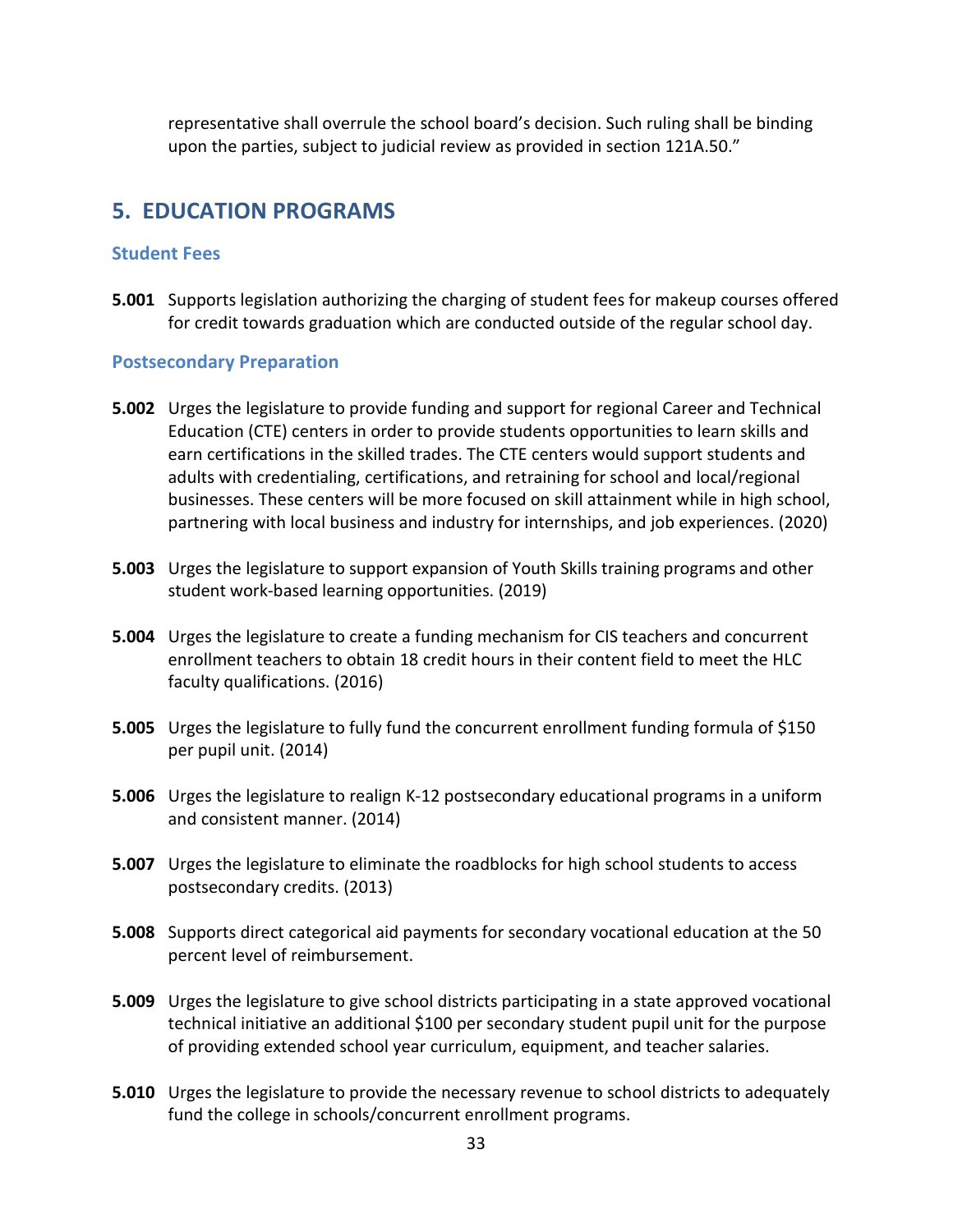#### **Minnesota State High School League**

- **5.011** Urges the legislature to repeal the requirement of Minnesota Statute 124D.095, Sec 5 of the Online Learning Option Act, which would eliminate the provision allowing online learning students to participate in extracurricular activities with the enrolling district. (2020)
- **5.012** Urges the legislature to fund an amount equal to the savings from the sales tax exemption for admissions to all MSHSL events in order to fund scholarships for activity fees. The one-time aid would fund two years of charity scholarships until the sale tax exemption could replenish the scholarship fund. (2016)
- **5.013** Urges the legislature to make permanent the sales tax exemption for admissions to all Minnesota State High School League (MSHSL) events. The amount of sales tax exemption would be transferred to a nonprofit charitable foundation to assist students in high school extracurricular activities. (2015)
- **5.014** Supports the Minnesota State High School League as an organization directly responsible to all member school districts.
- **5.015** Opposes legislation which would further limit Minnesota State High School League jurisdiction relative to interscholastic athletics.
- **5.016** Strongly supports the current system of policy and rulemaking by the Minnesota State High School League. Opposes any legislatively mandated changes to current practices of the Minnesota State High School League in policy and rulemaking and specifically opposes the application of the Administrative Procedures Act in any form to the Minnesota State High School League.
- **5.017** Opposes a mandate that would require public school districts to allow charter school students to participate in public school district extracurricular activities; and if the legislature determines that it is necessary to enact a law requiring such authority for charter school students to participate in public school district extracurricular activities, the following conditions must also be adopted: a) The charter school must pay all direct and indirect costs associated with the participation prior to the student being allowed to participate; b) That the authorized participation be limited to activities under the jurisdiction of the Minnesota State High School League; c) That the student be limited to participation in an activity located in the public school district of the student's residence; d) That transportation from the charter school to the school of residence, if done at a time other than the student would receive regular transportation, related to the extracurricular participation, is the obligation of the student and/or charter school; e) Charter school students would be required to meet the same extracurricular participation requirements as required of the public school students; f) That the student's charter school must provide the necessary student information to the public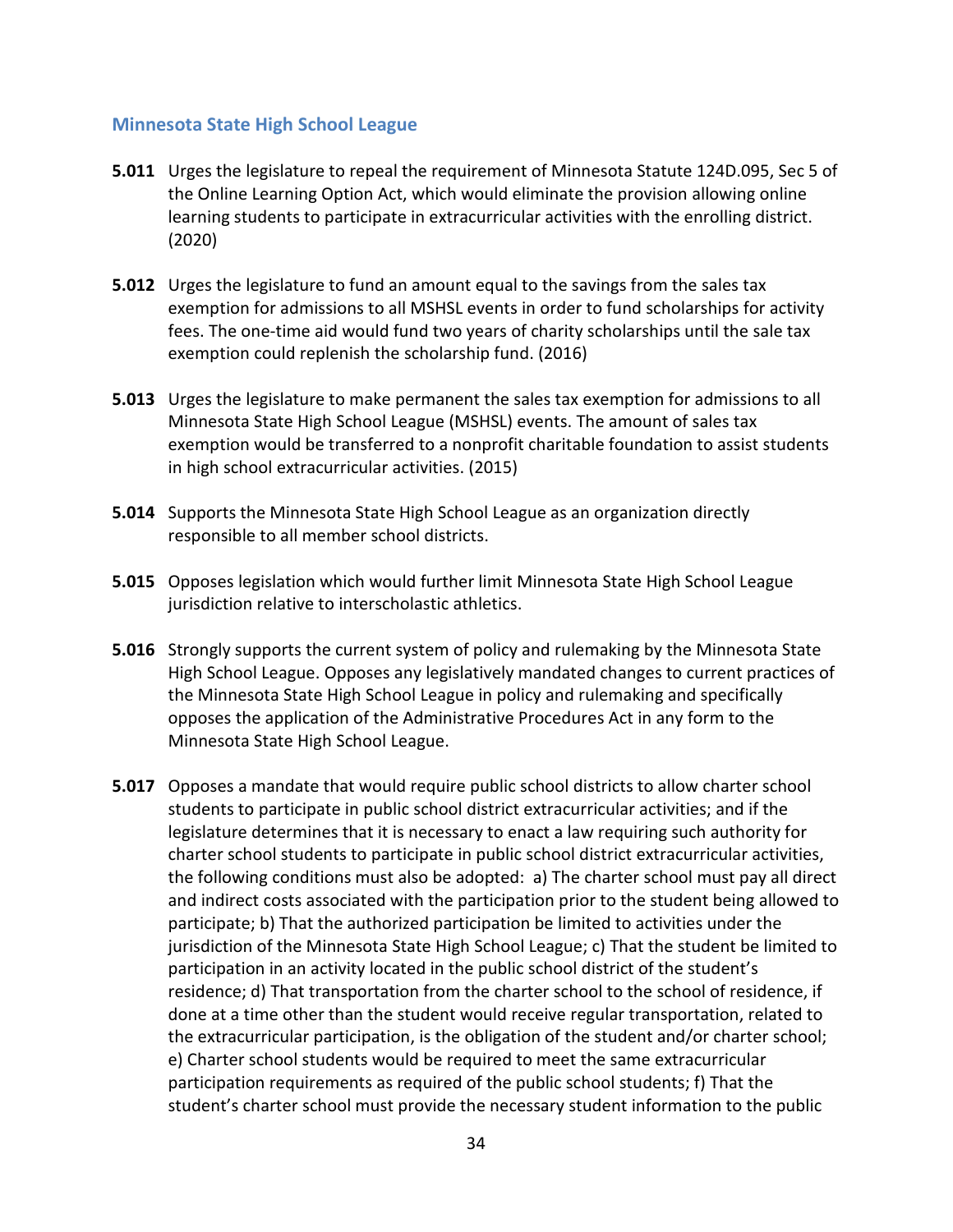school to verify the student's eligibility; g) It should be clear in the legislation that the charter school students would not be guaranteed participation but that charter school students would need to try out or audition to participate in an activity which has a "try out and/or cut" system to determine participation; h) Does the proposal provide time for careful planning and for an orderly transition process; and i) If the proposal is enacted or adopted, is there provision made to pilot the program in a variety of educational settings so that research data from the pilots can be considered before statewide change is mandated.

#### **Childcare/Early Childhood Education/School Readiness**

- **5.018** Urges the legislature to equitably fund public school early education programs for fouryear-olds, keeping K-12 funding the highest priority. (2019)
- **5.019** Urges the legislature to provide increased state funding for Pathway II Early Learning Scholarships. (2017)
- **5.020** Urges the legislature to ensure that any expansion of the Early Education Program allow for flexibility in the implementation, structure, staffing and timing, as well as appropriating adequate and equitable resources for additional age-appropriate classrooms and fully fund transportation costs in order to meet the needs of the local community. (2015)
- **5.021** Urges the legislature to oppose mandating that school districts provide childcare services.
- **5.022** Urges the legislature to require counties to ensure that high school students who qualify for childcare assistance are given number one priority when placed on a waiting list.
- **5.023** Urges the legislature to pay for the entire cost of the early childhood screening mandate.
- **5.024** Urges the legislature to provide public schools the necessary funding to cover the full cost of a voluntary comprehensive School Readiness Program, in addition to other K-12 funding in order to increase student achievement. A School Readiness Program would prepare at-risk children ages three to five to enter kindergarten - including sufficient funding for transportation costs, related parent involvement components, and allowances so that all children from families who qualify for free or reduced lunches and/or English language learner programs would be able to participate at no charge and all other families would pay according to a sliding fee scale based upon family income.
- **5.025** Urges the legislature to provide full funding for any preschool program the legislature mandates.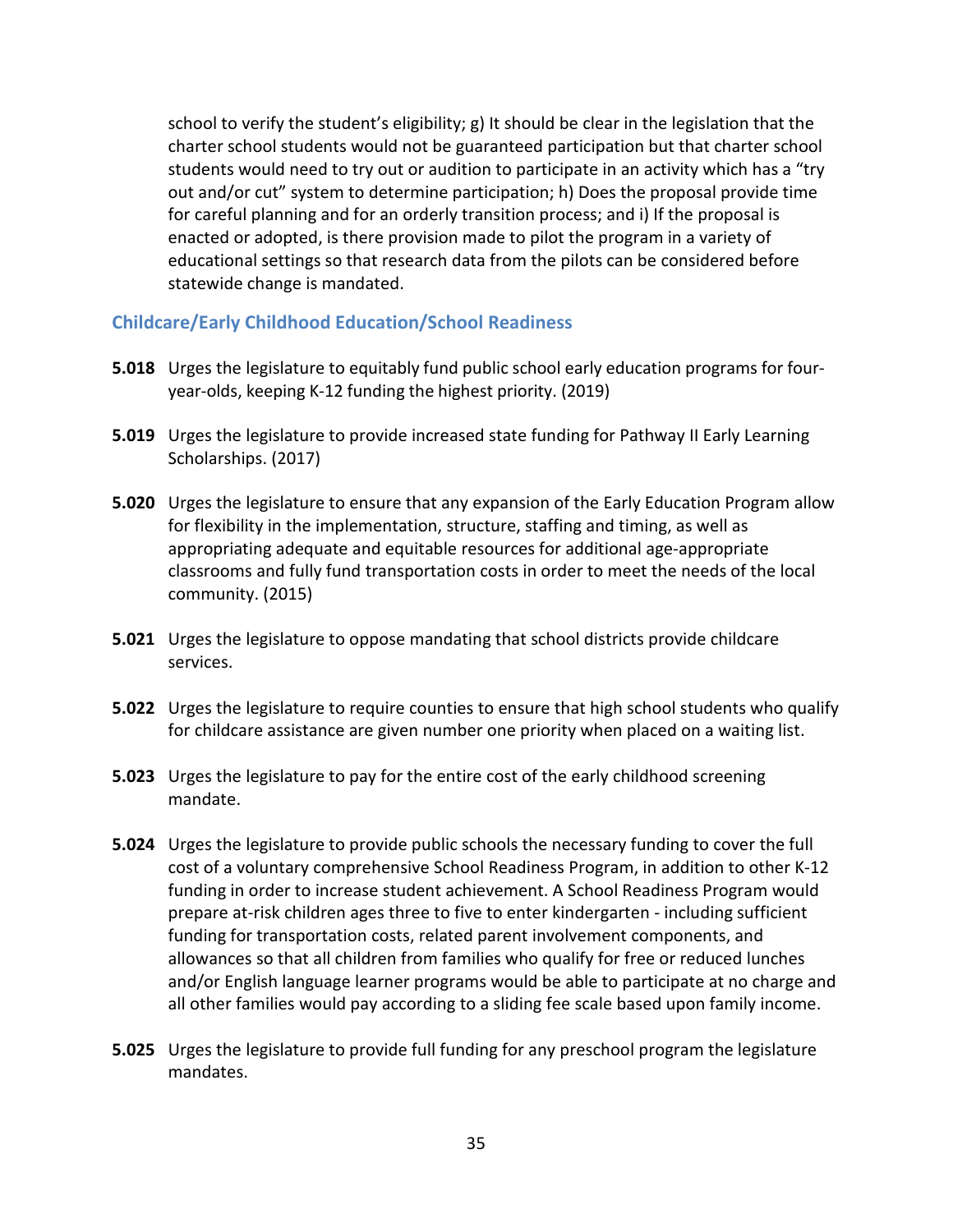**5.026** Supports legislation, beginning with the 2005-06 school year and each school year thereafter, any child aged 6 or under must complete a kindergarten program prior to being admitted to first grade, unless the requirements are waived by the school board or administration for an individual student for a good cause.

#### **Accountability System**

- **5.027 Urges the legislature to reduce the timeframe between when statewide assessments are given to students and when the statewide results are released to the public so school districts can plan programming and provide instruction. (2021)**
- **5.028** Urges the legislature to allow one or more school districts to pilot replacement of the high school Minnesota Comprehensive Assessments (MCA) with a nationally recognized high school assessment. (2019)
- **5.029** Urges the legislature to replace the high school MCAs with the ACT. (2016)
- **5.030** Supports a state accountability system for K-12 education that meets the following principles. The system must: 1) Be designed to help schools improve performance; 2) Be based on multiple indicators; 3) Measure individual growth over time to provide an "apples to apples" comparison; 4) Measure the performance of all students; 5) Be relevant at the local level; 6) Reflect trends over time; 7) Be based on stakeholder consensus as to which indicators are important; 8) Recognize that a single indicator, such as test scores, viewed out of context can be a misleading measure of performance; and 9) Build on existing performance accountability systems at the local level.
- **5.031** Urges the legislature to provide school boards with the resources necessary to address and remediate schools that may be determined to have not met state standards. These resources include but are not limited to: 1) Adequate financial resources to address identified student problems and needs; 2) Relief from state statutory and regulatory mandates including staff related mandates; and 3) Suspension of related provisions of the negotiated master agreement between the school board and the various exclusive representatives of the employees.
- **5.032** Supports legislation to not include charter school students as open enrollees "out" of the public school in which the school is located.
- **5.033** Urges the legislature to oppose enactment of continuing resolutions to fund state programs.
- **5.034** Urges the legislature to modify the Minnesota's multiple measure rating (MMR) accountability system so that districts are not penalized in the area of graduation for students with disabilities ages 18-21 receiving entitled services through local school districts.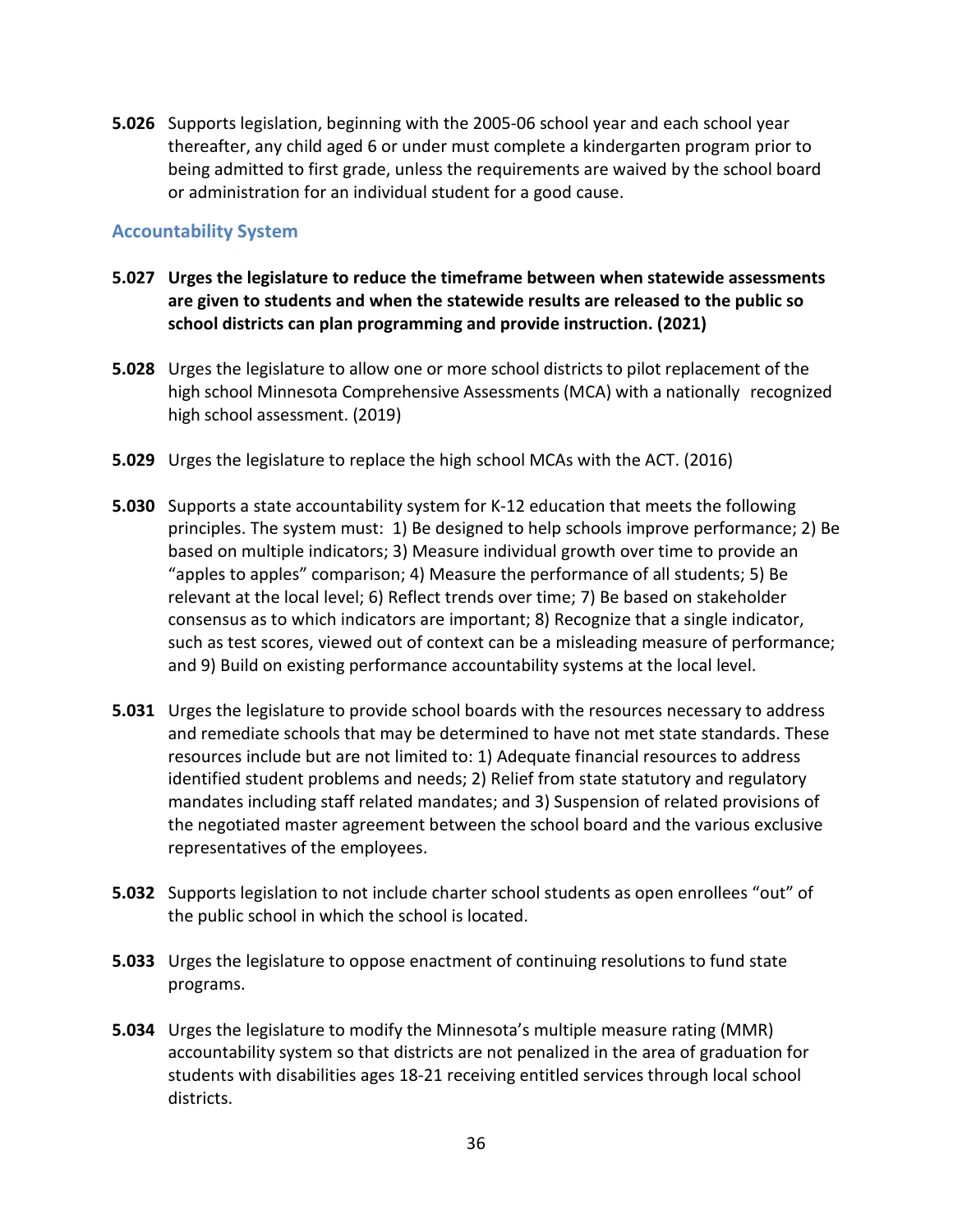**5.035** Urges the legislature to support test score growth on the Minnesota education report card as a separate and independent indicator of student achievement and further resolve that the growth scores should not be combined with criterion scores.

#### **Education Improvement**

- **5.036 Urges the legislature to increase flexibility for school boards and districts to determine how, where, when, and at what pace students learn while ensuring that students still meet Minnesota State Academic Standards and accountability requirements. (2021)**
- **5.037 Urges the legislature to amend Minnesota Statute § 126C.05, Subd. 8, that requires districts to unenroll online learning students who leave the state for 15 consecutive days. (2021)**
- **5.038** Urges the legislature to increase learning flexibility to allow for local control of instructional time by removing the instructional hours requirements found in 120A.41; thereby removing the seat time requirement. (2020)
- **5.039** Urges the legislature to pass a resolution, as provided for in House Rule 4.02, asking the Minnesota attorney general to file a lawsuit on behalf of Minnesota school districts that requires the federal government to fulfill its pledge to fund 40 percent of federally mandated special education costs. (2018)
- **5.040** Urges the legislature to align the World's Best Workforce (WBWF) and the Every Student Succeeds Act (ESSA) into one accountability system for the state. (2017)
- **5.041** Urges the legislature to create a new Innovation Zone law that provides districts wanting to try new and different models of schooling significant flexibility from state laws and rules to launch a new era of innovation in Minnesota. An appropriation is needed to assist select sites and the state to engage in quality research of new and different models of schools, personalization of instruction, useful assessment, partnerships with organizations anywhere in the world, greater engagement from families and local organizations, expanded business partnerships, flexibility over the use of current revenue, and improved accountability designs. (2016)
- **5.042** Urges the legislature to provide the education commissioner more authority in exempting districts from state statutes to achieve innovation zone goals. (2015)
- **5.043** Supports legislation to define compulsory education and that definition shall:
	- Include a basic curriculum and/or minimum student achievement in terms of learner outcomes, or other measure of student achievement;
	- Require a teacher who is properly licensed or who has demonstrated competency in the subject matter taught;
	- Provide compulsory attendance; and